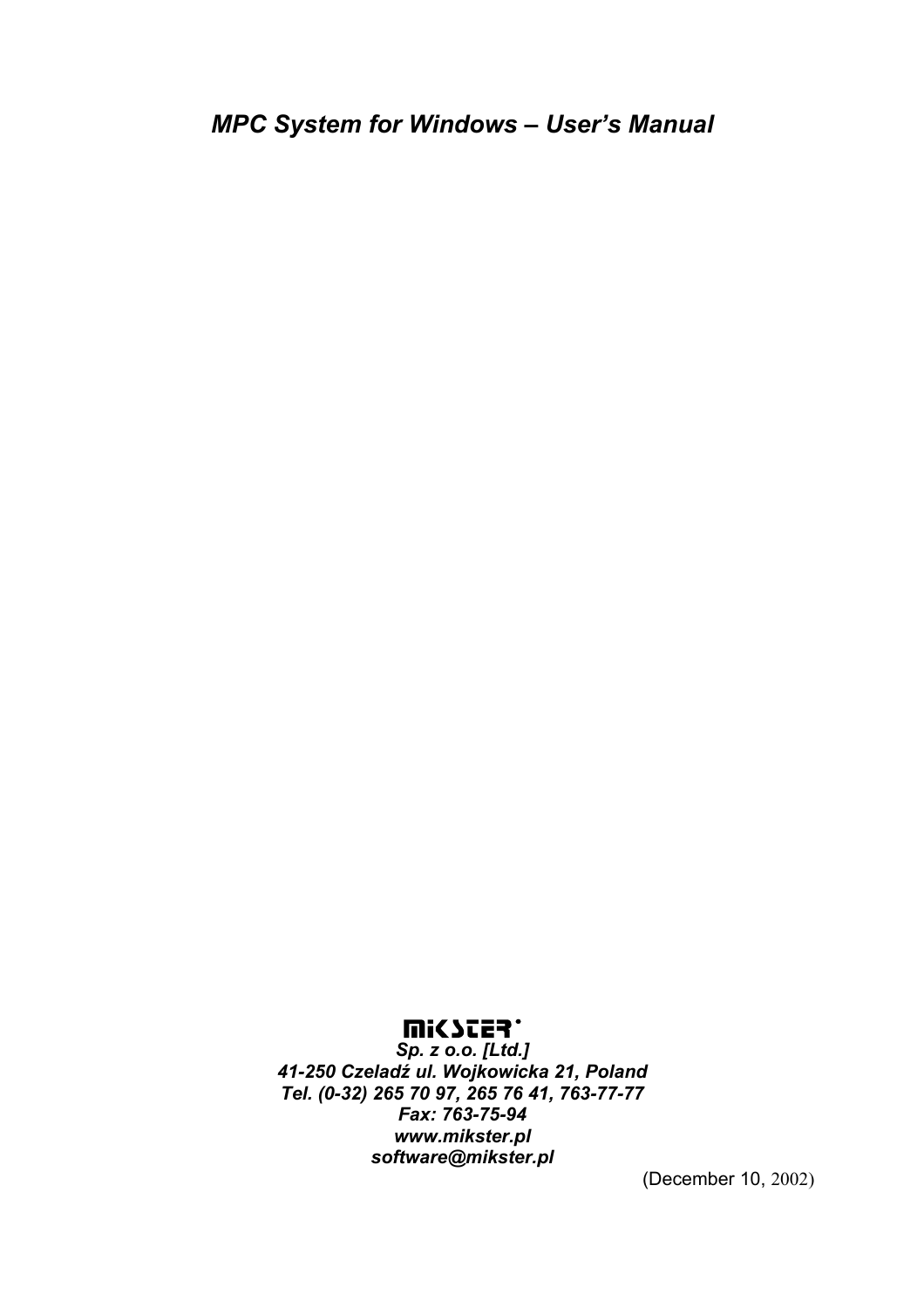# **TABLE OF CONTENTS**

| MAKING OF THE RS-485 INSTALLATION, WHICH CONNECTS CONTROLLERS WITH COMPUTER  4 |  |
|--------------------------------------------------------------------------------|--|
|                                                                                |  |
|                                                                                |  |
|                                                                                |  |
|                                                                                |  |
|                                                                                |  |
|                                                                                |  |
|                                                                                |  |
|                                                                                |  |
|                                                                                |  |
|                                                                                |  |
|                                                                                |  |
|                                                                                |  |
| SETTINGS RELATED TO PRODUCT IDENTIFICATION IN MANUFACTURING PROCESSES  12      |  |
|                                                                                |  |
|                                                                                |  |
|                                                                                |  |
|                                                                                |  |
|                                                                                |  |
|                                                                                |  |
|                                                                                |  |
|                                                                                |  |
|                                                                                |  |
|                                                                                |  |
|                                                                                |  |
|                                                                                |  |
|                                                                                |  |
|                                                                                |  |
|                                                                                |  |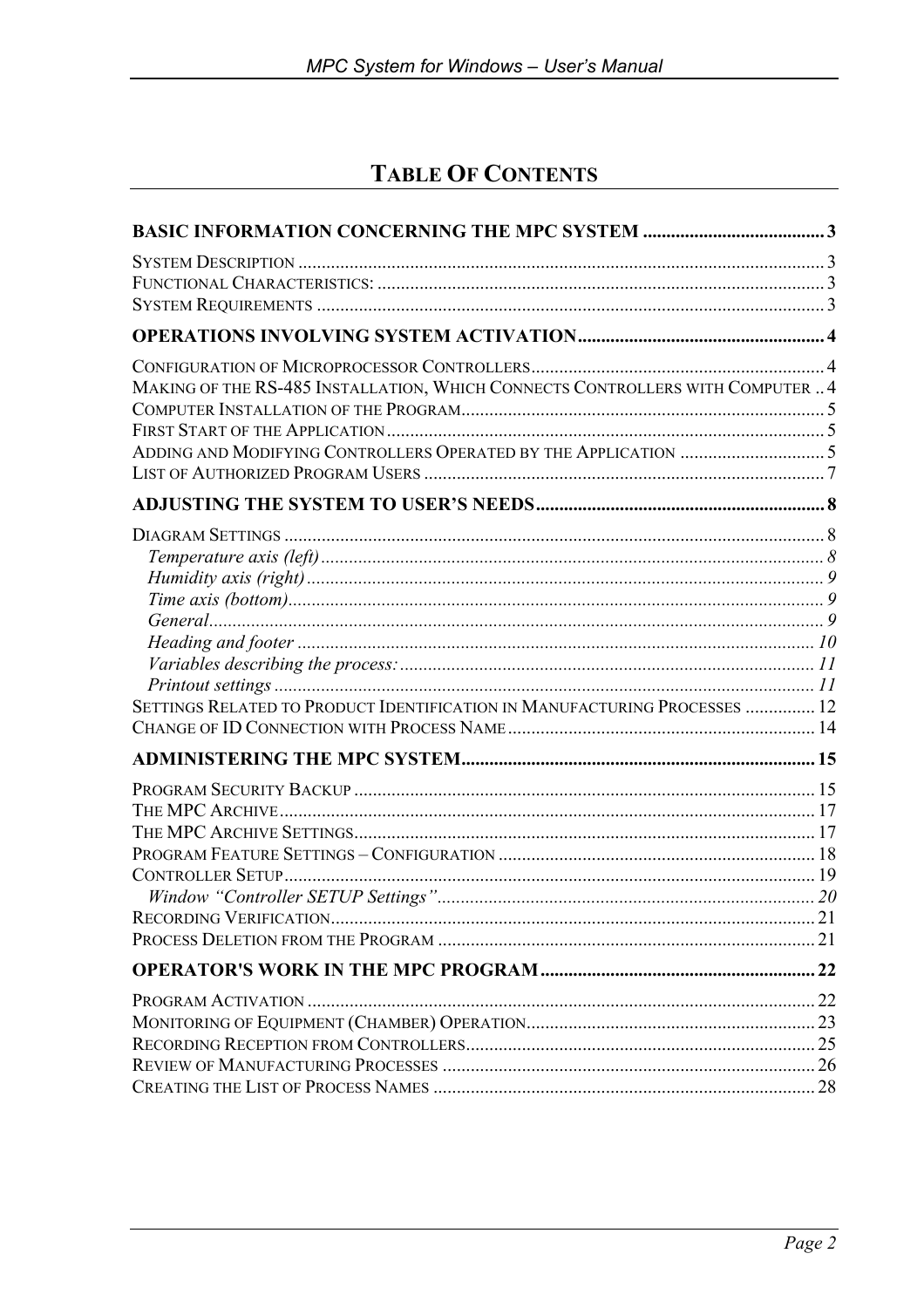# **BASIC INFORMATION CONCERNING THE MPC SYSTEM**

## *System Description*

The System has been designed to cooperate with specialized controllers manufactured by MIKSTER, which record and supervise manufacturing processes, among others in brewingsmoking chambers, heat boilers, drying chambers, vacuum mass devices. The MPC System is provided with documentation compliant with HACCP.

Current version: MPC 1.08e supports the following controllers:

| - MCC 050  | - MCC 051  |
|------------|------------|
| - MCC 100  | - MCC 106  |
| - MCC 2100 | - MCC 3021 |

### *Functional Characteristics:*

- Monitoring of current equipment state, which allows checking:
	- which processes are activated in controllers;
	- values of preset and read out parameters;
	- which devices have been turned on by a controller
- Readout of recordings form controllers
- Review of recordings form controllers in tabular form and on diagrams
- Printouts of recordings (tabular form and diagram)

### *System Requirements*

The MPC operates in Windows operating system on PC computers. Any of operating system versions listed below is suitable:

**Windows 95B (second edition) Windows 98 Windows NT 4.0 SP3 Windows 2000** 

Minimum hardware requirements: Pentium processor, 32MB RAM, 1 free RS232 port, free space on hard disk required for installation purposes: approximately 12MB. Recommended minimum 100MB free space on hard disk for operation.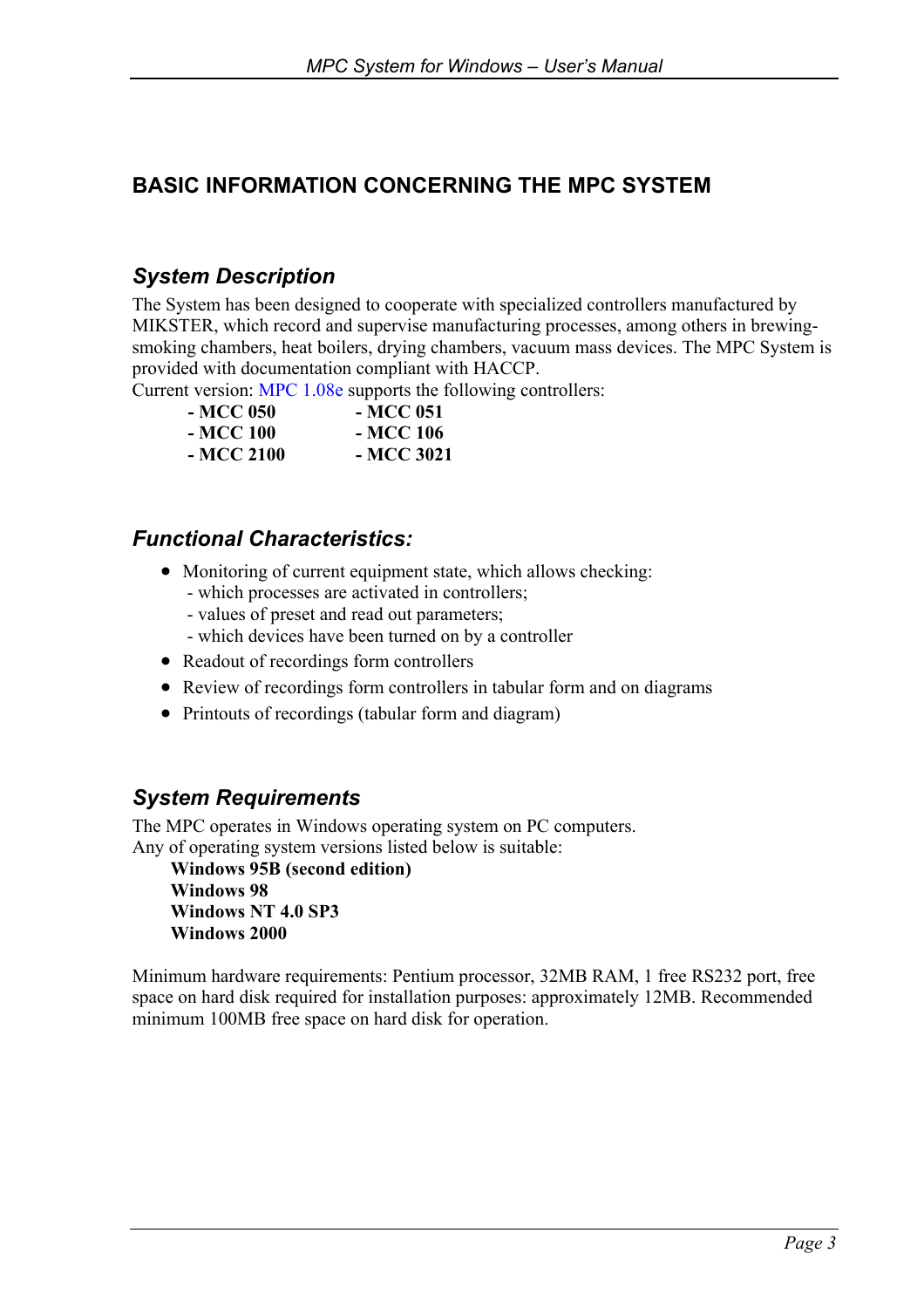## **OPERATIONS INVOLVING SYSTEM ACTIVATION**

In order to make the MPC System operation possible, it is necessary to carry out activities described below in proper sequence.

## *Configuration of Microprocessor Controllers*

The controllers are provided with service manual containing description of parameters saved in a controller SETUP. According to information from the above-mentioned service manuals, it is necessary to preset correct transmission parameters in each controller:

- RS 485 address where particular controller is to be visible (each controller must have a unique number in the network, it is general practice to assign a number consistent with common unit name, e.g. address=1 is set for chamber 1);
- transmission speed usually the preset value is 9600 when switching to other speed values – it is recommended to set the same parameter value for all controllers;
- transmission protocol there are two options to select from: MIKSTER-BUS or MODBUS, it is recommended to set MODBUS (although in some controllers the MODBUS protocol may be unavailable).

## *Making of the RS-485 Installation, Which Connects Controllers with Computer*

The controllers are connected with computer through the RS485 line. It is required to have a RS232/RS485 converter in order to make connection. The converter shall be connected to a serial communication port of a computer, usually COM1 or COM2. Supplied converter is equipped with a 25-pin connector. If your computer is not equipped with this COM connector, use provided adapter plug 9/25 pins.

In order to connect controllers with a computer use a two-conductor cable in dense braided screen. Connect wires to converter terminals marked A and B. Then connect screen to the "Guard" terminal.

When connecting the cable, ensure that colors of wires match, that is color of wire connected to terminal A must be the same along the entire line, and the wire connected to terminal B must be the same along the line. All units connected to the RS-485 line shall have all connectors marked A connected with one wire, and connectors marked B connected with the other wire.



#### **Comment:**

- $\checkmark$  as much as possible, wire shall be laid in sufficient distance from power cables (do not lay it in parallel, crossing is allowed),
- $\checkmark$  it is recommended to use screened wire 2x0.34 mm (cord),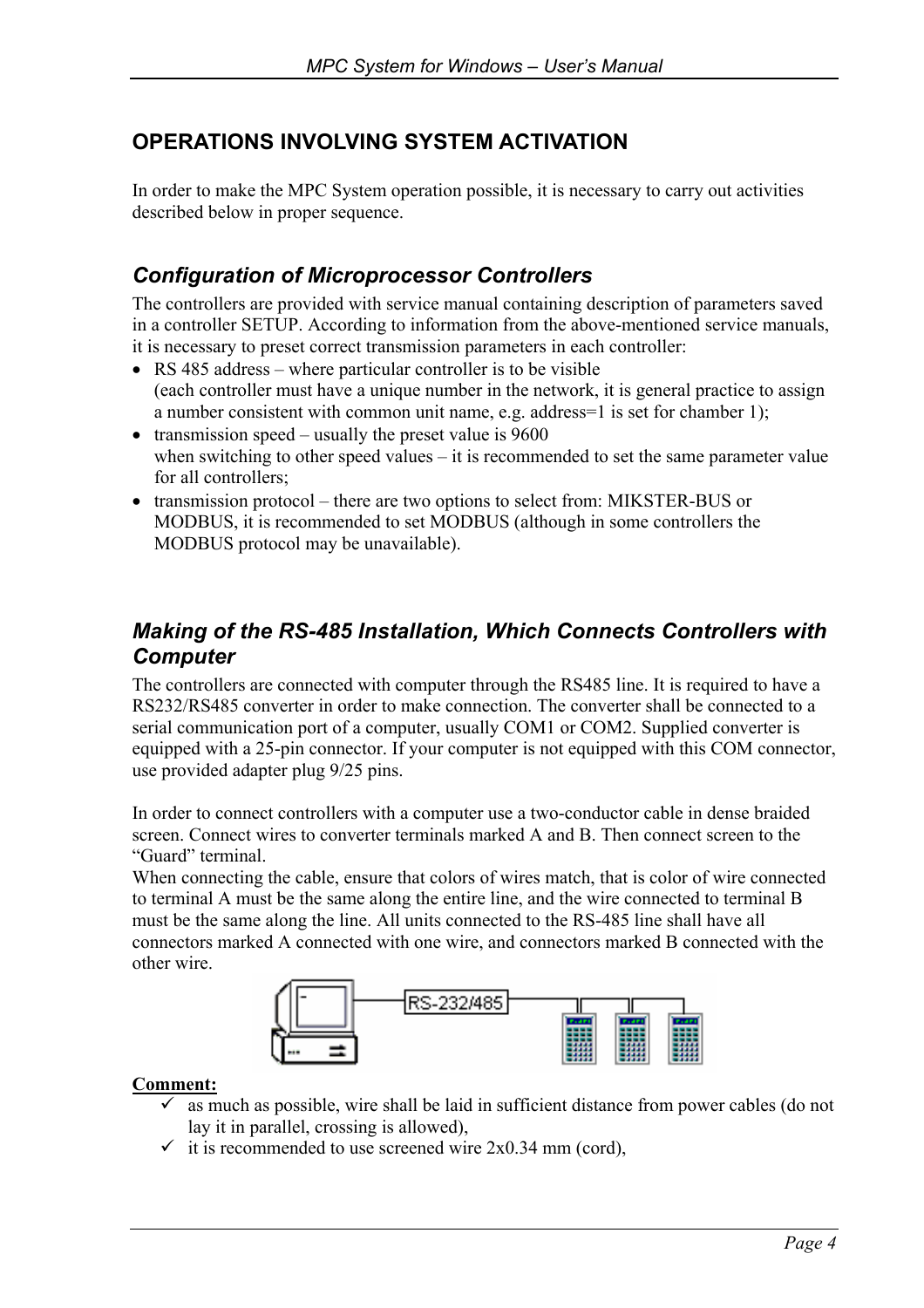- $\checkmark$  it is possible to connect to the system 32 pieces of equipment (using one COM port in a PC computer, if there are two ports, we may use up to 64 pieces of equipment),
- $\checkmark$  maximum wire length: 1000 m,
- $\checkmark$  transmission line shall be earthed in one point at the end of line, it may be either converter at the computer or a controller – do not earth the line in more than one point, since this may result in transmission errors; at controllers screens shall be connected with each other, but they may not be connected to a pin.

If earthed line is left at one of the controllers, then do not connect the GUARD terminal at the RS 232/485 converter.

## *Computer Installation of the Program*

The application has been designed to work in Windows 98, Windows 2000 and Windows NT environment.

It is delivered on a CD-ROM (or on 4 floppy disks, 1.44MB).

On most computers installation program will be automatically activated after putting the CD-ROM in a drive. If not, install the application by activating SETUP. EXE program, to be found on CD-ROM in the MPC\DISK1 folder.

After installation, the application will be available after pressing the "Start" button – located on taskbar, then "Programs" – "Mikster" group – abbreviation: "wmpc".

## *First Start of the Application*

When started, the program inquires about the USER. As a default, after installation there are two users: administrator – marked with the **Adm** code, and operator marked with the **mpc** code (in previous versions: **Oper)**; both users have access without password.

At the first start it is required to enter user code: **Adm**, do not enter password, and press OK button. If wrong data is entered, message: "Wrong operator code or password" will be displayed – then press the OK button, and try again to enter operator code and password, paying attention to size of letters.

### **Typical actions at first start:**

- 1. Entering the controller list (devices) operated by the application;
- 2. Entering the user list and attributing passwords to each of them;
- 3. Entering the program parameters;
- 4. Setting of proper diagram parameters and printout parameters;

5. Entering names of products and identifiers (IDs) corresponding with them, or entering names and numbers of programs.

## *Adding and Modifying Controllers Operated by the Application*

Access to the controller list is possible after having logged in with administrator rights. In upper menu select the *Controller Settings*, and then *Controller List* items. The *"Controller List"* window will appear. It contains all previously entered controllers. Here we may add a new controller or modify settings of an already entered one.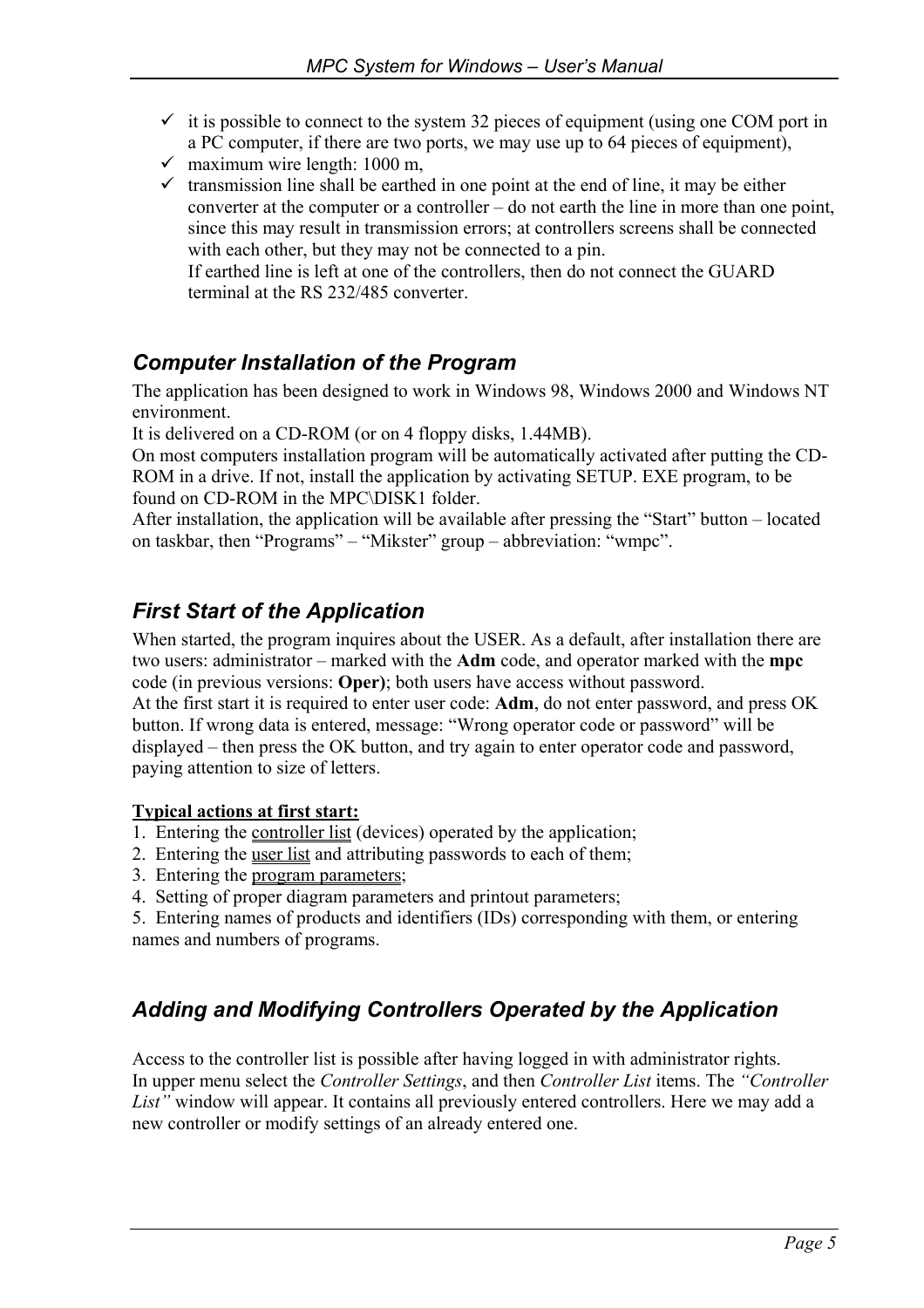In order to add a new controller click with a mouse on  $\mathbf{I}$  or press the INSERT key on the keyboard. Window *CONTROLLER SETTINGS* will appear – then fill in all fields and press the SAVE key.

#### **Explanation of fields in the CONTROLLER SETTINGS window:**

**Controller name** – usually the name of a device operated by the controller is entered here e.g. CHAMBER 01

### **Comment:**

As a result of entering only "CHAMBER 1" "CHAMBER 1" and "CHAMBER 10" will be placed next to each other, since both start with the same digit – if entered devices are marked with numbers including first zeros, e.g. "01" – the sequence of displaying will be always correct.

**Clear buffer after recording readout** – is important in case of cooperation with controllers using the MiksterBus protocol; typical value is YES.

**Communication port** – select port, to which converter RS485 has been connected,

**RS 485 address** – each device on the RS485 line possesses its unique address, enter adequate address for a particular controller; range of correct values in case of the MiksterBus protocol is from 0 to 31. When using the Modbus – correct values range from 1 to 32.

**Transmission speed** – typical value is 9600 b/s, selected value must match the value set in a particular controller. It is recommended for all pieces of equipment to work with the same speed.

**Transmission protocol** – typical value is MODBUS, selected value must match the value set in a particular controller.

**Controller code** – it is not entered by user directly from the keyboard; after pressing the AUTHORIZE button it shall be received from the controller; it will be saved as soon as correct authorization code is entered.

**Authorization** – after having received the controller code (see above), manufacturer of the controller provides so called authorization code.

**Associate process name with** – for each controller separately it is possible to select whether process name (product name) is to be associated by program number or by ID entered in the controller at the start of the process.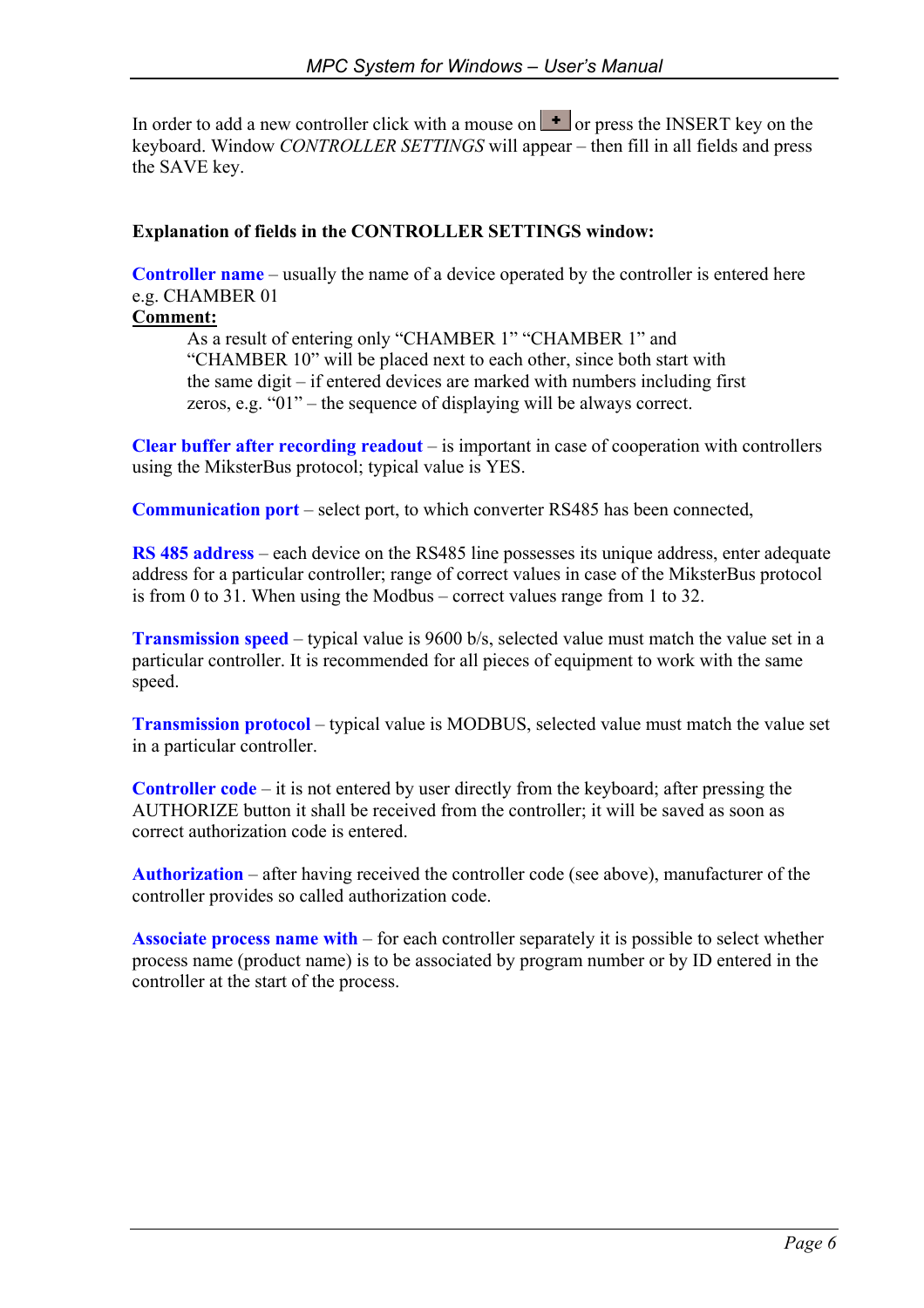## *List of Authorized Program Users*

Access to the controller list is possible after having logged in with administrator rights. In upper menu select the *File*, and then *User List* items. The *"User List"* window will appear. It lists all users, who have access to the program. Here we may add a new user or modify settings for an already entered one.

In order to add a new user click with a mouse on  $\mathbf{I}$  or press the INSERT key on the keyboard.

As soon as all fields are filled in, click  $\vert \cdot \vert$  or press ENTER on the keyboard.

### **Explanation of fields in the USER LIST window:**

#### **User**

Enter user code, which will be used when activating the program.

#### **Surname, first name**

User's surname and first name.

#### **Authorization level**

There are three levels of authorization to select from: review only, operator and administrator. The first two provide access to basic program functions. The administrator level permits to modify controllers and program parameters.

#### **Comment:**

The program offers two authorization levels for users:

 OPERATOR - basic functions available ADMINISTRATOR - service functions for administrator

When starting the program, window "User log in" appears. In the "User" line, first enter "User code" attributed by the administrator, and then the password.

#### **Default user codes, after program installation:**

| Jser |  |
|------|--|
| npc  |  |
| Adm  |  |

**mpc** (no password) operator **Adm** (no password) administrator

User Password Authorization level

#### **Comment:**

Previous MPC versions did not have User: **mpc**, **Oper** was available instead.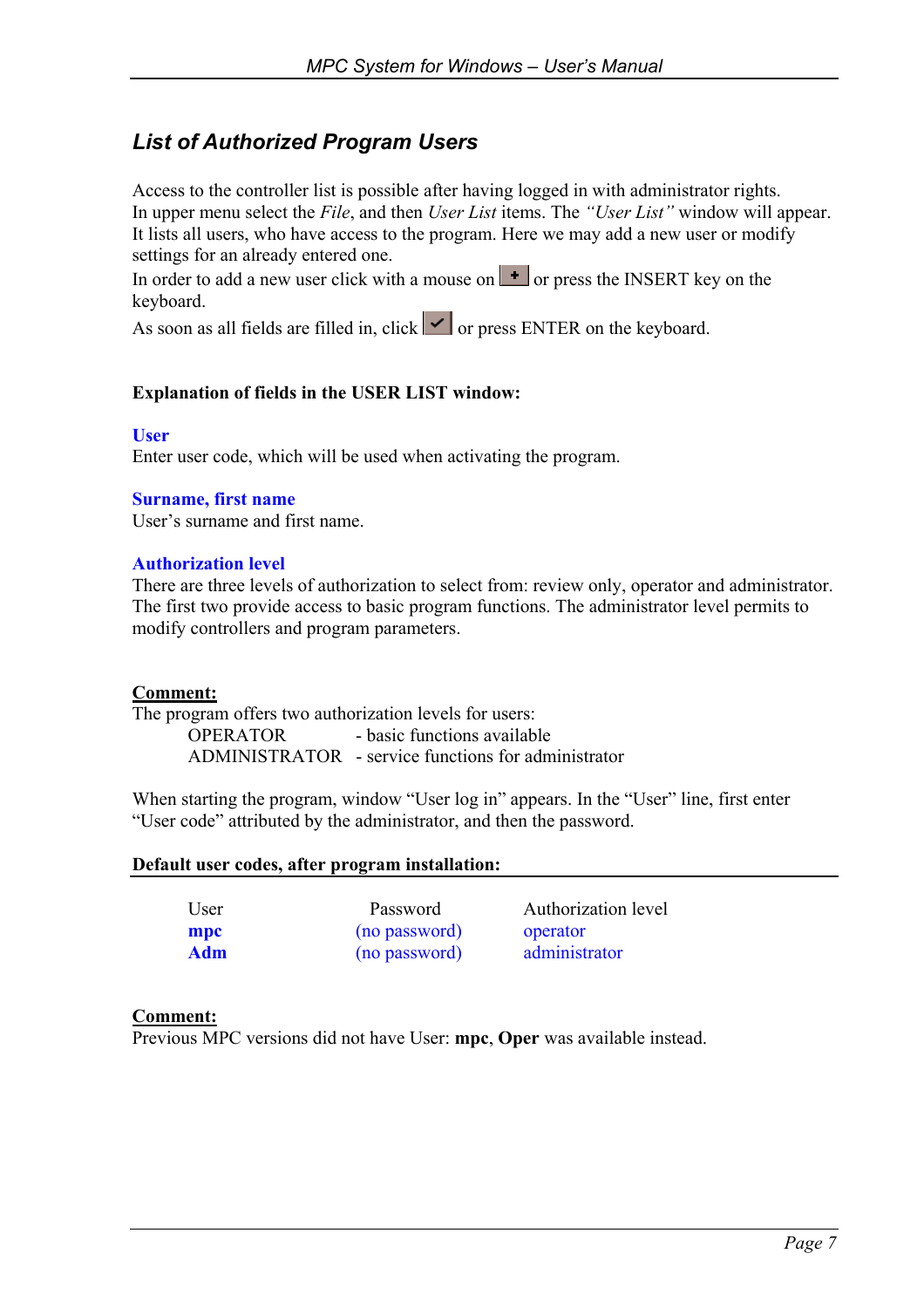# **ADJUSTING THE SYSTEM TO USER'S NEEDS**

## *Diagram Settings*

User may adjust diagram form to his own requirements. Diagram settings window is available from either "**Process list**" or "**Process Diagram**" windows, by pressing the *Set* button.

#### **Setting name**

The application is supplied with one setting named *"Start Settings"*.

Usually there is no need for the program to have other settings. However, if processes with parameters varying to considerable extent are recorded in the system, frequent modifications of settings may be necessary to view them. In such case it may be purposeful to add a new setting to make it possible during viewing the processes to select a setting, which would be adjusted to a particular process.

Diagram settings have been divided into the following groups: Temperature axis (left) Humidity axis (right) Time axis (bottom) General Heading and footer Printout settings

Select proper overlap in order to modify setting of a particular group.

### **Temperature axis (left)**

#### **Description**

The axis may be drawn automatically or "manually". If the **Automatic** option is selected, then starting point and end point are selected automatically, depending on values contained in the process. If the **Automatic** option is not marked, entered values: **minimum value, maximum value** and **minimum scale value** remain valid.

**Grid visible** – as a result of selecting this option, auxiliary lines will be drawn on the diagram from values on an axis, forming so-called grid.

Degrees Celsius constitute the unit of measure for this axis.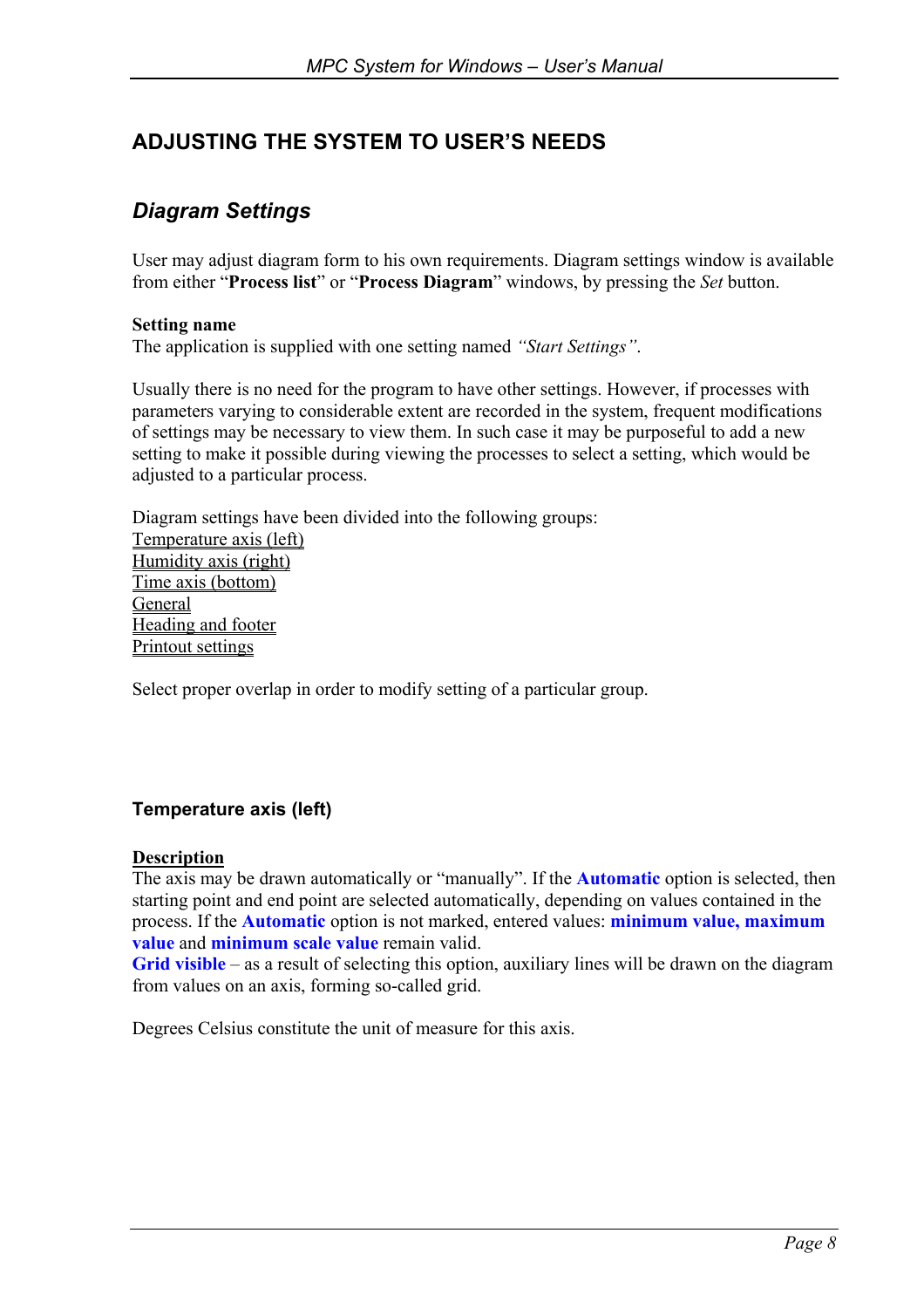### **Humidity axis (right)**

#### **Description**

The axis may be drawn automatically or "manually". If the **Automatic** option is selected, then starting point and end point are selected automatically, depending on values contained in the process. If the **Automatic** option is not marked, entered values: **minimum value, maximum value** and **minimum scale value** remain valid.

**Grid visible** – as a result of selecting this option, auxiliary lines will be drawn on the diagram from values on an axis, forming so-called grid.

Percent is the unit of measure for this axis.

### **Time axis (bottom)**

#### **Description**

The axis may be drawn automatically or "manually". If the **Automatic** option is selected, then starting point and end point are selected automatically, depending on values contained in the process. If the **Automatic** option is not marked, entered values: **minimum value, maximum value** and **minimum scale value** remain valid.

**Grid visible** – as a result of selecting this option, auxiliary lines will be drawn on the diagram from values on an axis, forming so-called grid.

Time is the unit of measure for this axis.

**Time display format** – determines scale resolution, it is possible to select such value from drop-down list box, which best matches particular process. Most often it is *hour:minute.*

#### **General**

#### **Description**

Select in section *Visible registered values*, which data is to be drawn on a diagram. Usually all three items: bar temperature, chamber temperature and humidity are marked. For each item it is possible to set color to be used to draw particular values.

Below you will find separate section *Visible preset parameters,* which allows to select, whether lines with preset parameters are to be drawn. On the diagram preset parameters are drawn with broken line, using the same color as registered values.

**Linear approximation** – if this option is not selected, recording diagram will be in form of steps, particular measured values are connected with horizontal and vertical lines. Should this option be marked, measured values are connected with skew lines, which approximate values between each two measurements.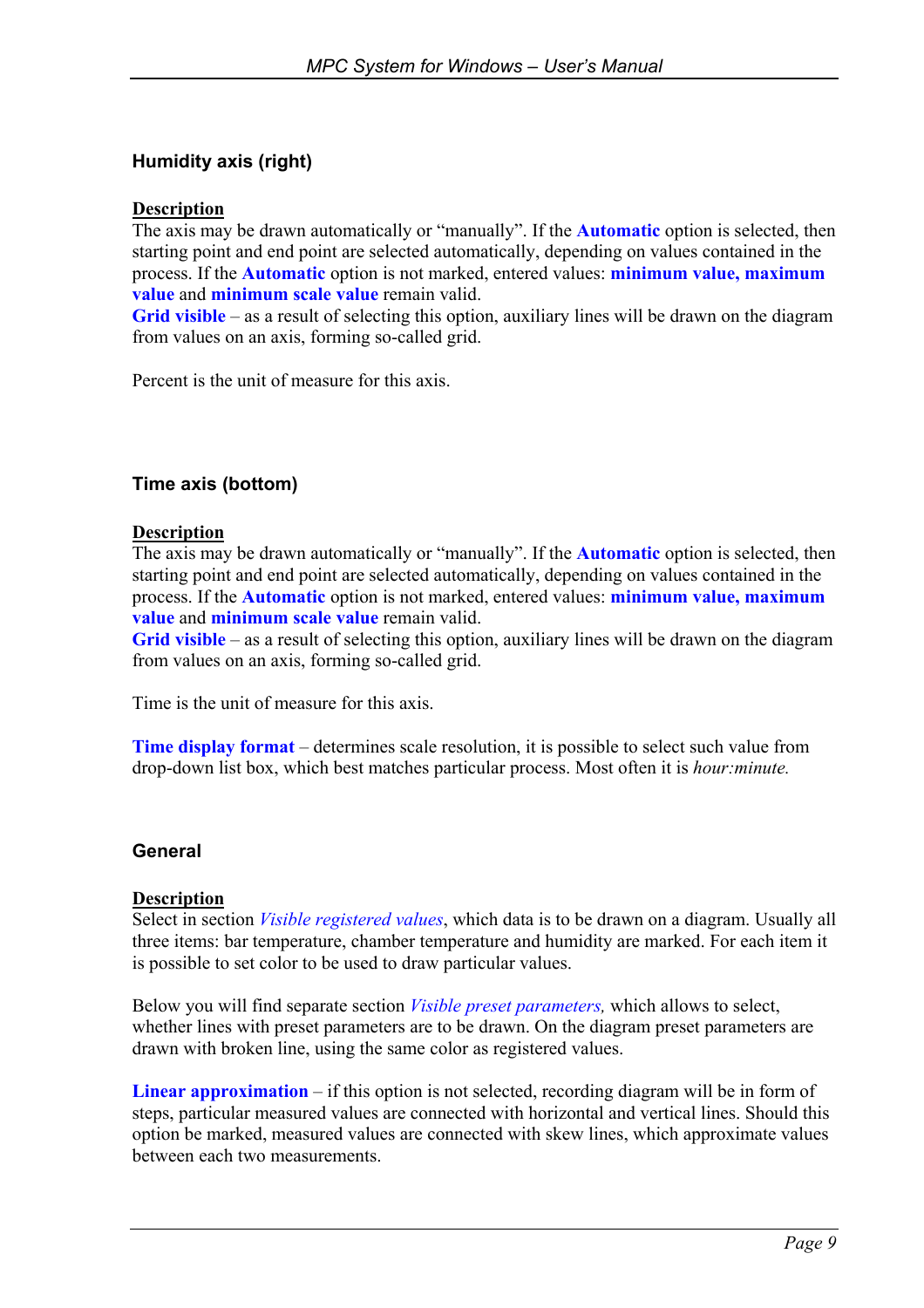**Visible stages of processes** – settings of this option are important only for selected types of controllers, e.g. for MCC-2100, MCC-3021 – in which they are programmed and used during operation of process stage.

As a result of selecting this option, stages of processes will be visible and described on the diagram.

Below you will find the **Color of stage lines** item, which allows to preset color to be used to draw stage lines and their description.

**Diagram background color** – this option allows selecting diagram background color (the setting applies only to screen and does not affect printout).

**Diagram line thickness** – permits to make thicker lines of recordings on a diagram (the setting applies both to screen and printout).

### **Heading and footer**

#### **Description**

Each printed process consists of heading, and then recorded specimens and footing. User may adjust the appearance of printout heading and footer. The first line of heading may contain such information as plant name, address, and department. In the second line we may put information about the process: process serial number, product (process) name, product identifier. Footer may contain information about process termination time and comments concerning the process.

Heading (or footer) entered by user consists of text and so-called "variable values". The text will be printed precisely as it has been entered, while variable values will be replaced during printing with values from selected process. Using variable values, we are able to determine parameters, which we intend to have on selected process printout.

If we want controller name, program name or process (product) name to appear on the recording report, it is necessary to use variable values (detailed information in point variables describing a process).

#### **How to modify heading and footer**

- 1. Open the "Process list" window
- 2. Press the "Settings" button
- 3. Window "Diagram Settings" shall appear
- 4. Select the "Heading and Footer" overlap
- 5. Enter Heading contents in field marked Heading
- 6. Press the "Select Font" button in order to change font type
- 7. Press the "Close" button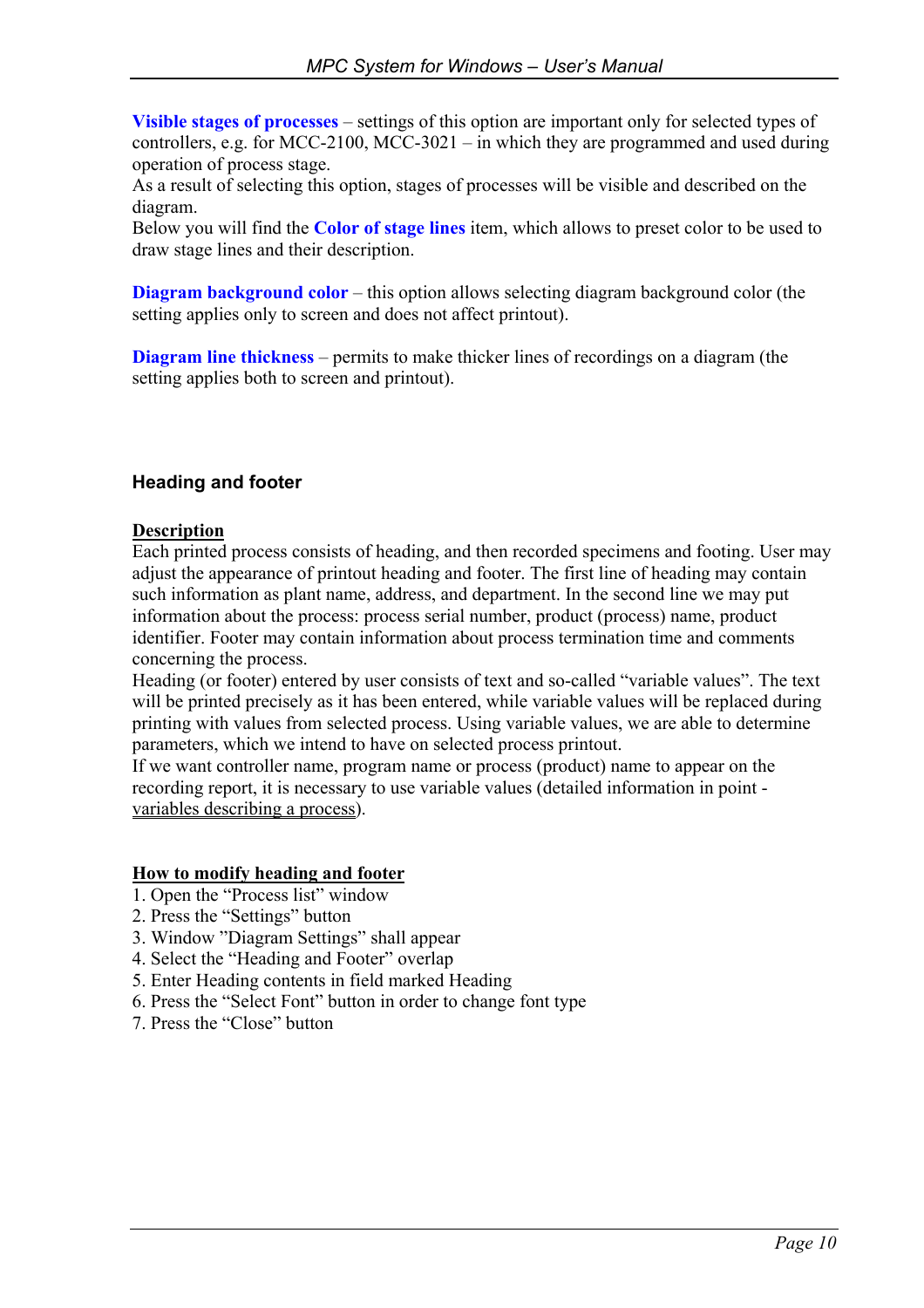### **Example heading:**

# **MEAT PRODUCTION PLANT "PLANT NAME" Process: <&NUMBER>, Product name: <&PROCESS> Activated: <&STARTPROCESS>**

Example of printout for heading entered as above:

# **MEAT PRODUCTION PLANT "PLANT NAME" Process: 58584, Product name: Krakowska Sausage Activated: 2000-12-01 14:45**

#### **Variables describing the process:**

The list of available variables and their explanation: <&ID\_PROCESS> - enters 8-digit product (process) identifier <&ID\_RECORDER> - controller number (id) <&PROCESSEND> - date and hour of process termination <&NUMBER> - process serial number <&PROCESS> - enters product (process) name <&PROGRAM> - controller program number <& RECORDER> **-** enters name of controller, at which particular process was recorded <&PROCESSSTART> - date and hour of process activation <&COMMENTS> - list of comments, which were entered in the process

See also:

 printout settings heading and footer **diagram settings**

#### **Printout settings**

#### **Graphics describing data on diagram**

If this option is selected, then data from recording are marked with selected graphic signs when printing diagram.

#### **Color print of graphic signs**

If this option is selected, graphic signs will be printed in color.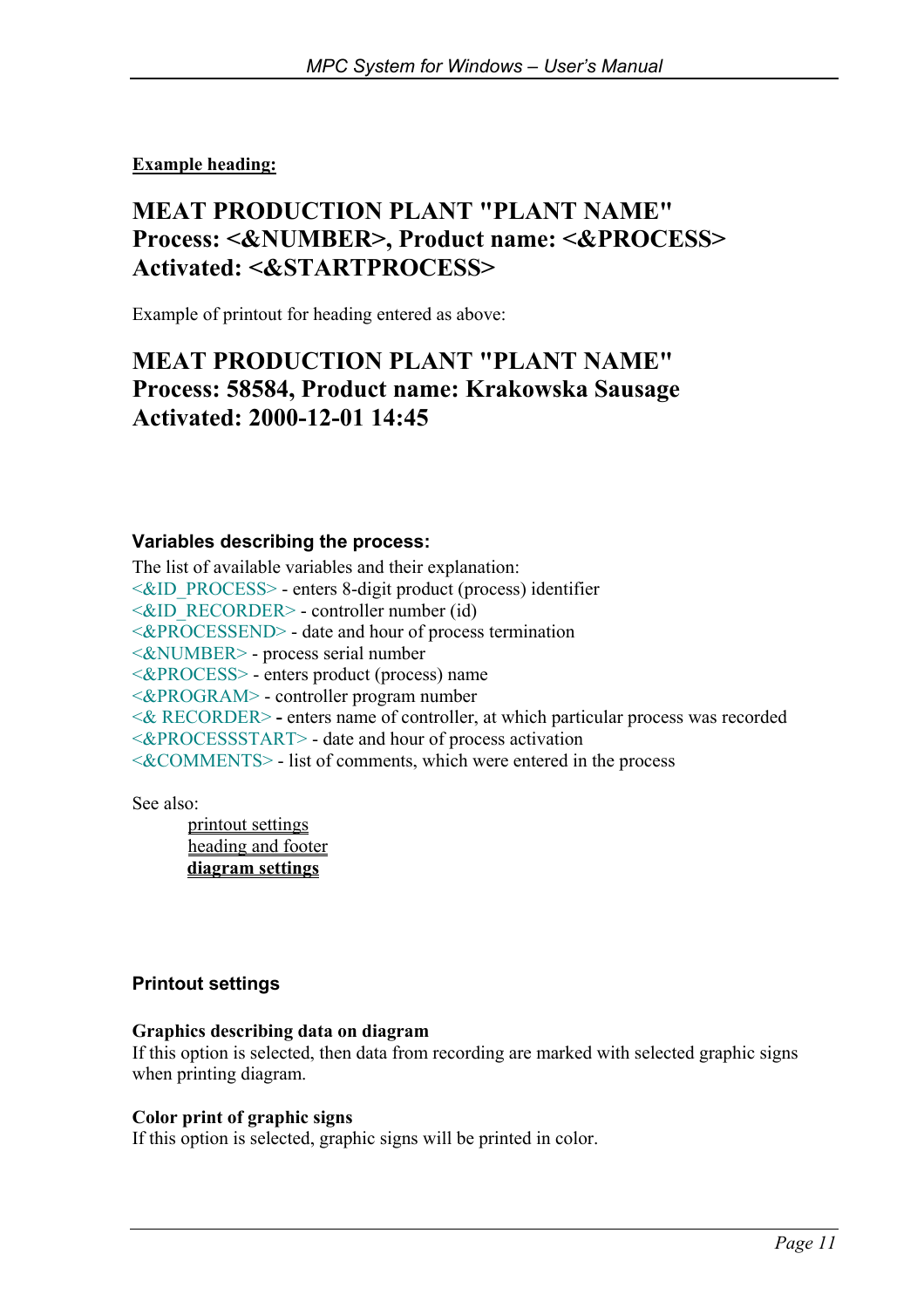### *Settings Related to Product Identification in Manufacturing Processes*

Access to identification settings is possible after having logged in with administrator rights. In upper menu select item *File* and then *Program parameters*. The *"Program parameters"* window will appear. Select there the *"Identification of Processes"* overlap.

### **Explanation of fields:**

#### **ID connection with process name**

Options to select interpretation of 8-digit id, which is entered in the controller during process start-up:

**- 8 digits of the id may determine 1 assortment (it is so by default)**, then products shall be entered in the program with an 8-digit ID

**- 8-digit id determines 2 assortments**, products shall be entered in the program with a 4-digit ID

**- 8-digit id may be user defined**, selection of this option makes the "ID Definition" field available. Enter in the field 8 characters specifying how digits of ID being entered in the controller are to be interpreted by the program. Characters available:

| <b>Character</b>            | <b>Explanation</b>                  |  |  |  |  |  |  |
|-----------------------------|-------------------------------------|--|--|--|--|--|--|
| A                           | - connection with names of products |  |  |  |  |  |  |
| В                           | - connection with names of products |  |  |  |  |  |  |
|                             | - additional files – no. 1          |  |  |  |  |  |  |
| $\mathcal{D}_{\mathcal{L}}$ | - additional files $-$ no. 2        |  |  |  |  |  |  |
| 3                           | - additional files $-$ no. 3        |  |  |  |  |  |  |
| 4                           | - additional files $-$ no. 4        |  |  |  |  |  |  |
| 5                           | - additional files $-$ no. 5        |  |  |  |  |  |  |
| 6                           | - additional files - no. 6          |  |  |  |  |  |  |
|                             | - additional files $-$ no. 7        |  |  |  |  |  |  |

#### **Examples:**

| AAAAAAAA         | Product identified by 8 digits of an ID entered will be inserted.                                                                                                   |
|------------------|---------------------------------------------------------------------------------------------------------------------------------------------------------------------|
| <b>BBBBBBBBB</b> | Product identified by 8 digits of an ID entered will be inserted.                                                                                                   |
| <b>AAAABBBB</b>  | Two products will be inserted; each identified by 4 digits.                                                                                                         |
| 11AAABBB         | An item from Files No. 1 identified by 2 digits and two products<br>identified by 3 digits will be inserted.                                                        |
| 12AAABBB         | An item from Files No. 1 identified by 1 digit, an item from<br>Files No. 2 also identified by 1 digit and two products identified<br>by 3 digits will be inserted. |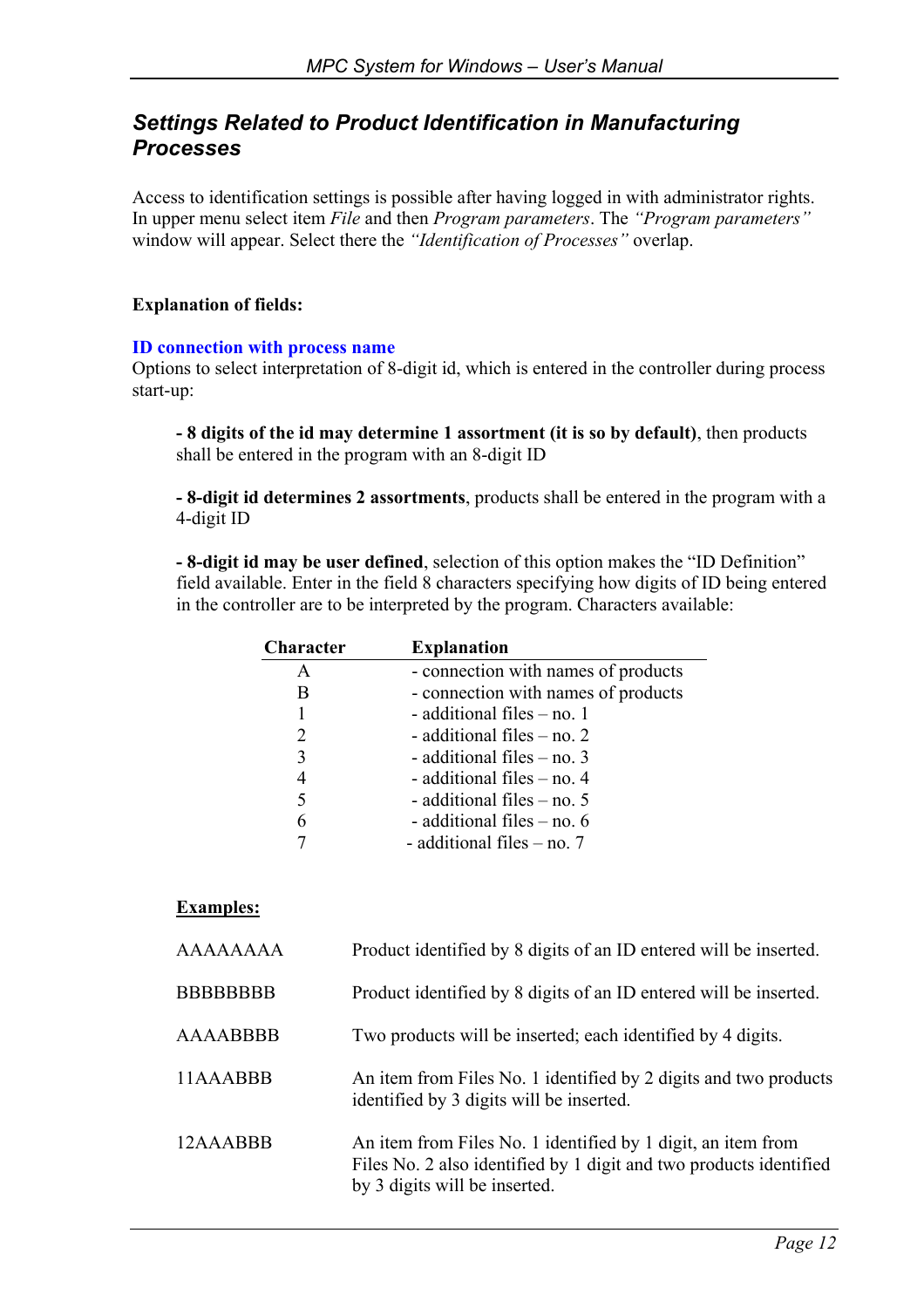#### **Comment:**

- 1. Moreover, identification is related to controller settings. It is necessary to modify controller setup to make it possible at process start to enter identifying product code in a controller. Controller setup description is in the controller manual.
- 2. When changing this parameter read the: **Modifying ID connection with process name**

#### **External product id base**

Usually, this option should be unmarked. When this option is selected, product names are taken from an external database. The database parameters shall be specified in fields listed below.

#### **Example of filling in names of fields for an external database**

ID field name: BATCH\_NUMBER Name of field with name: BATCH NAME Standard for coding Polish characters:  $MAZOVIA \rightarrow WINDOWS$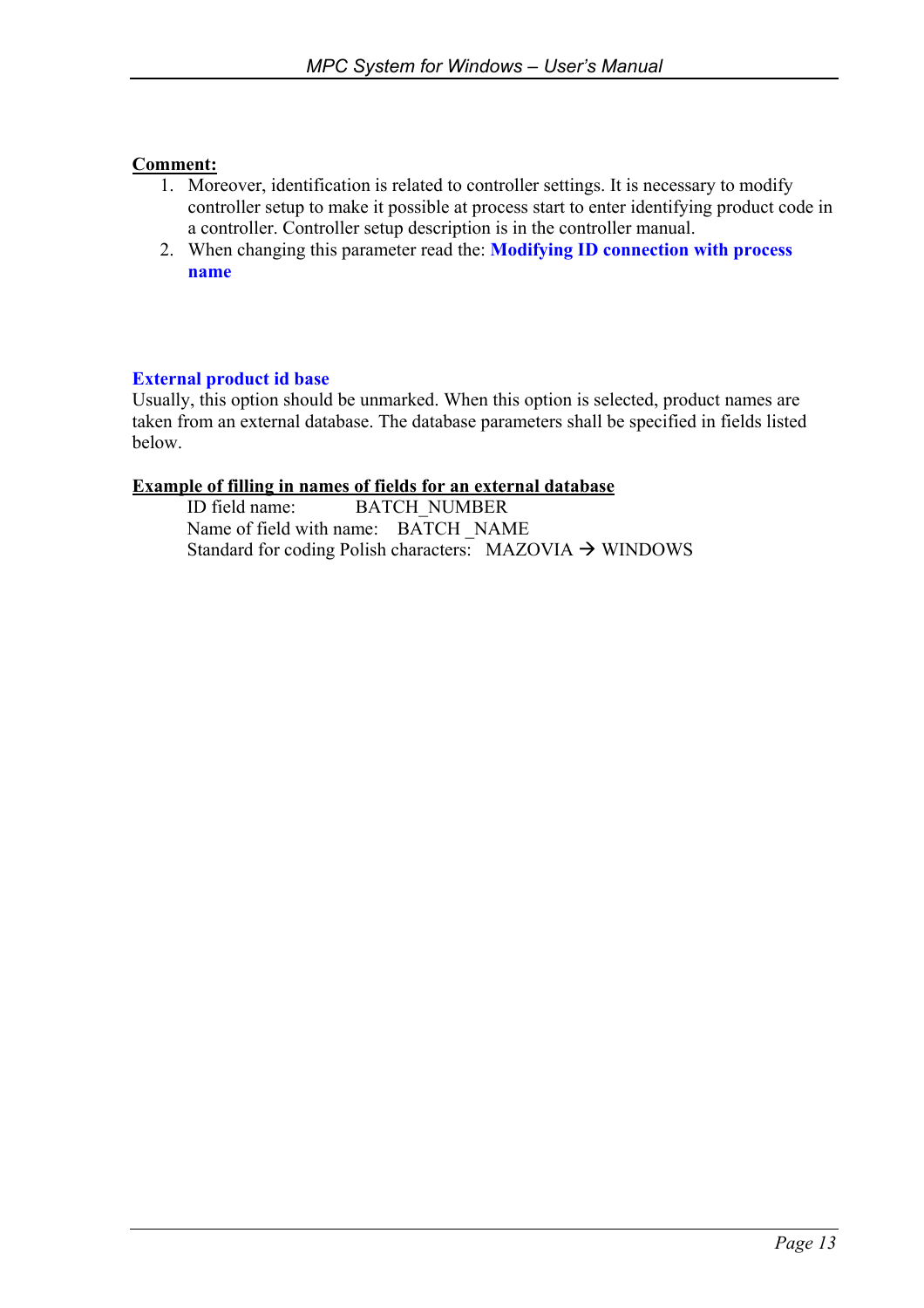## *Change of ID Connection with Process Name*

If during program operation it becomes necessary to change the **ID Connection with Process Name** (detailed parameter description above), the following operations shall be carried out.

- 1. It is recommended to make security backup of all data prior to approaching to introduce changes.
- 2. Receive recordings from controllers related to settings used so far.
- 3. Execute data archiving, that is data transfer from current base to the archive (for detailed description see chapter Archive) using the following settings :

**How many days with processes shall be left**  $= 0$  days **Round off to full month** = NO

As a result of this operation there will be no processes in current base. They will be available through pressing the Archive button in the main program window.

- 4. Execute new settings ID connection with process name
- 5. Adjust files to new settings. If **Product Names and Product IDs** files were used it may be necessary to modify the ID.
- 6. If controllers were carrying out recordings during introducing changes, it might be needed to recover some processes, which will be identified according to new settings. Use the **Recording Verification** function for this purpose. In case if more processes are recovered as a result of using the **Recording Verification** function, that is also former processes, already transferred to the Archive, are recovered, it is possible to delete them (see  $\rightarrow$  *Process Deletion from the Program*).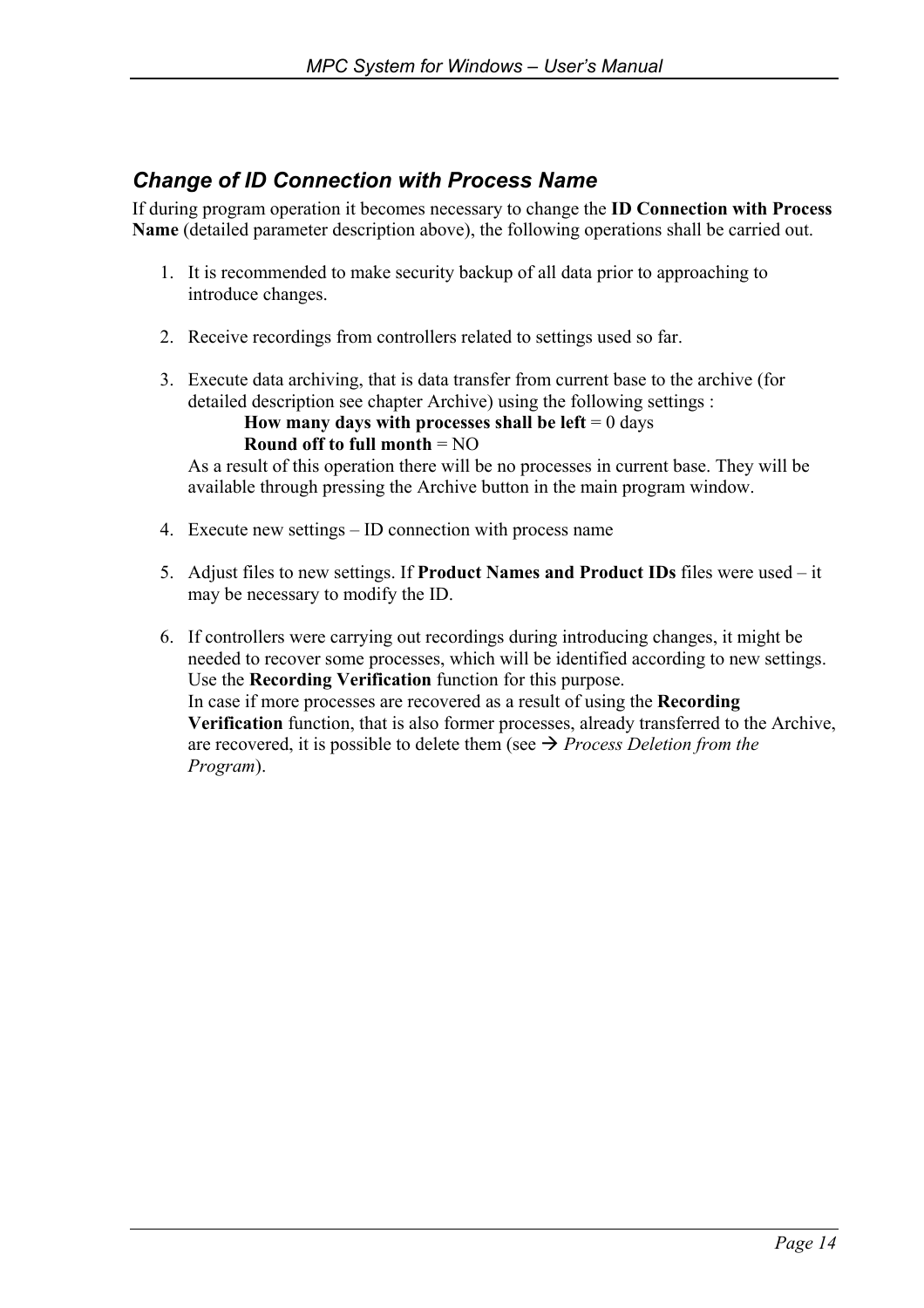## **ADMINISTERING THE MPC SYSTEM**

Administrative operations shall be carried out carefully. Improper changes executed by user, who has administrator rights, may result in data loss and erroneous system operation. Regular, everyday work with the system shall be carried out through logging in with operator rights.

## *Program Security Backup*

Current data collected in the MPC should be copied everyday! Making copies is aimed to protect against data loss, caused e.g. by:

- equipment failure (hard disk damage)
- incidental data deletion by the user
- partition deletion by a virus
- database damage

Suggested methods to make copies are as follows:

- copying to other network drive
- recording on CD-ROM
- copying to a "second" computer disk inserted only for backup making purposes

The following files shall be copied:

- all files from DATA folder
- files with \*.DAT and \*.INI filename extensions from the program folder

The **SECURITY BACKUP** function is used to make copies of current data. User is able to adjust this function.

Access to security backup settings is possible after having logged in with administrator rights. In upper menu select the *File* item, and then *Program Parameters*. *"Program Parameters"* window will appear – select the *Security Backup* overlap.

#### **Explanation of fields**

#### **Security backup Folder:**

enter name of the folder, in which data backup is to be created, if it does not exist – create it "manually"

#### **External program making security backup:**

enter packing program name, or leave the field empty – in this case data will be only copied

#### **External program parameters:**

enter parameters – in compliance with an instruction for a given packing program,

**Comment:** - by default the program expects that name of file (or folder) with backup is the date in year month day format – e.g. 20010311, typed without separating characters. Also, the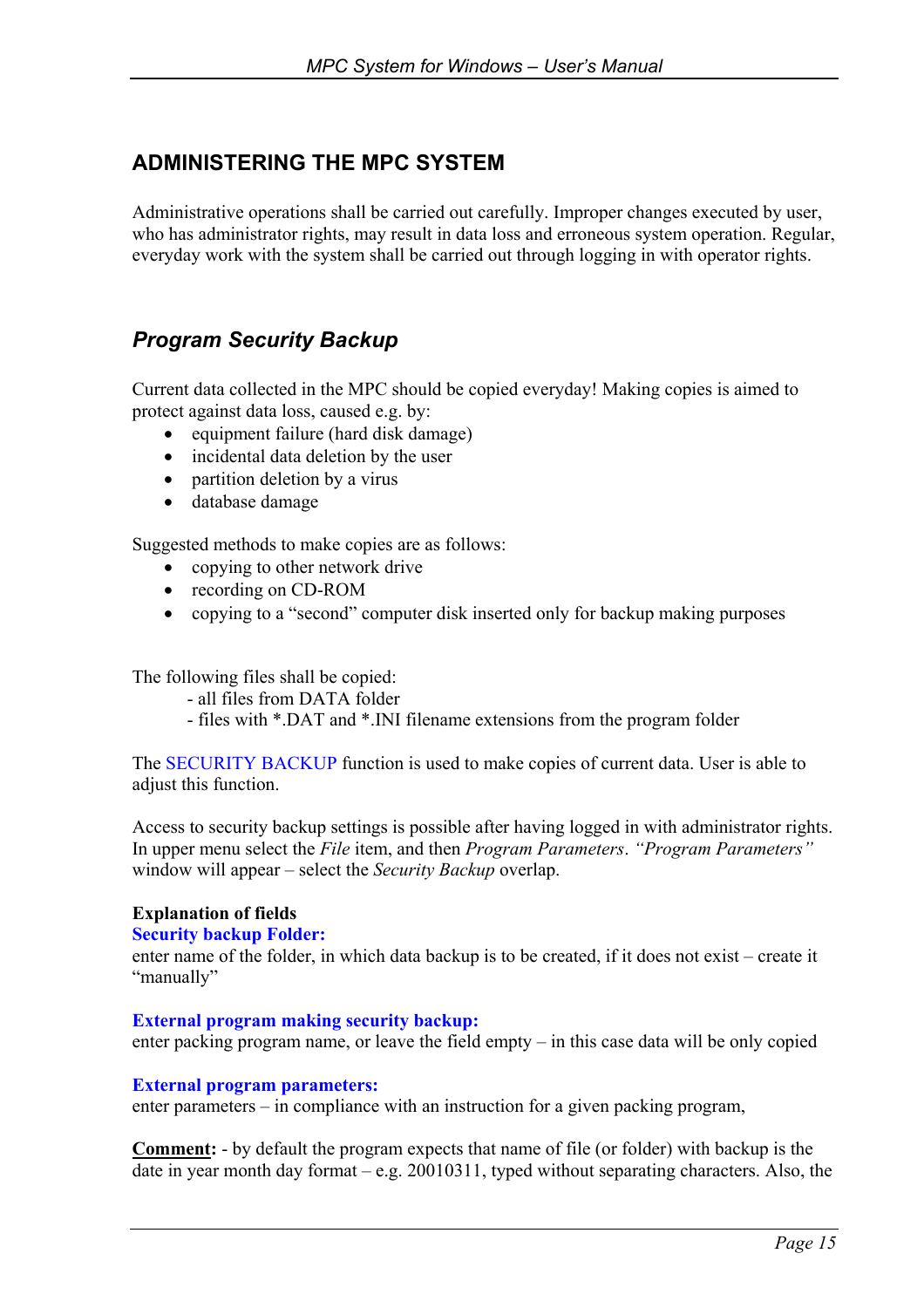above-mentioned file should be located in the security backup Folder, therefore in case if it does not exist, the program calls the data copying program. In case if wrong parameters are entered:

a). data will not be copied,

b). although data will be copied, program will be trying to make more backup copies on the same day

### **Make data backup:**

select from the list:

- "manual" backup making
- everyday when starting the program
- everyday at preset hour

#### **Examples:**

#### **If user does not employ any external packing programs:**

 Security backup Folder: **C:\ArchiveMPC** External program making security backup: (leave empty) External program parameters: (leave empty) Make data backup: everyday when starting the program

**Attention:** the following fields

"External program making security backup" " External program parameters" - shall be left empty!

#### **If user employs the ARJ packing program:**

 Security backup Folder: **C:\ArchiveMPC** External program making security backup: **ARJ.EXE** External program parameters: **a <&BACKUP FOLDER>\<&DATA>.arj <&DATA FOLDER>\\*.\* <&PROGRAM FOLDER>\\*.\***

Make data backup: everyday when starting the program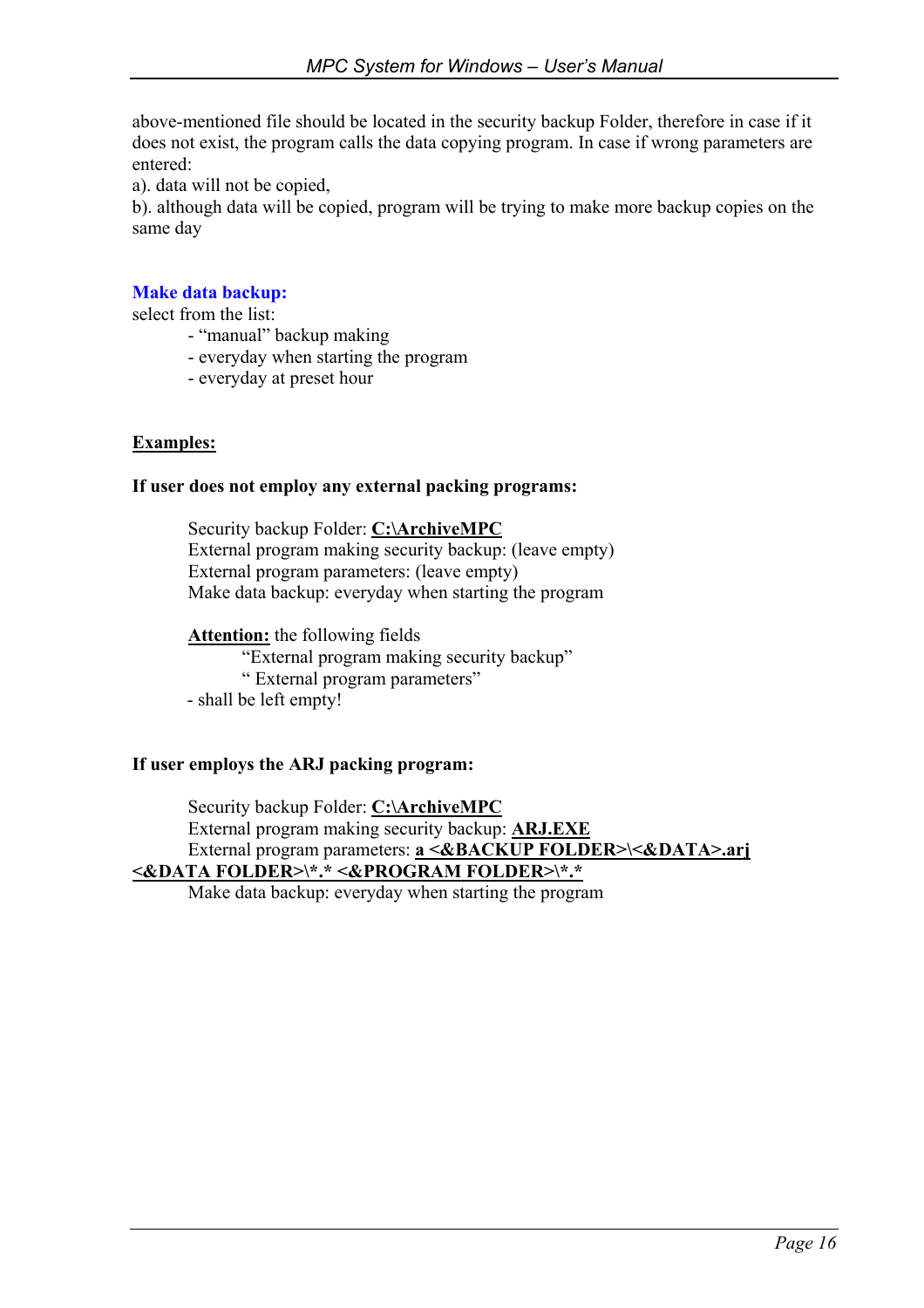# *The MPC Archive*

It is required to store data concerning processes for the period up to 3 years. After some use time, volume of data collected in the program will be so large, that making of e.g. security backup may become troublesome. Access to data collected in the database becomes slower. As a result of the above, the MPC ARCHIVE has been created in the program. User may move processes from current database to the archive.

Access to data kept in the archive is possible from program main window. Press the **ARCHIVE [ARCHIWUM]** button.



Window allowing to select archive period will appear. Press **OPEN** after selecting period from the list.

While reviewing archive data there is no access to the monitor window and functions related to introducing changes in data (recording readout, change of product names).

## *The MPC Archive Settings*

The settings permit to adjust the MPC Archive function to user's requirements. Access to archive settings is possible after having logged in with administrator rights. In upper menu select the *File* item, and then *Program Parameters*. *"Program Parameters"* window will appear – select the *MPC Archive* overlap.

#### **Explanation of fields in the window:**

#### **Folder, in which the archive shall be located**

For example: **C:\MPC Archive** 

#### **Comment:**

**Indicated folder should exist ! Create it manually using e.g. Windows Explorer**

#### **Number of days to be left:**

By default it is 180 days (6 months). Date determining, which processes will remain among current data and which will be transferred to the archive, shall be set on the basis of entered value **"How many days to leave?"** All processes older than the date set will be transferred to the indicated folder.

#### **Round off to full month**

By default: YES

#### **Query if to make**

Select, if prior to making an archive there should appear a window with query to confirm whether to make an MPC archive or not (by default: YES).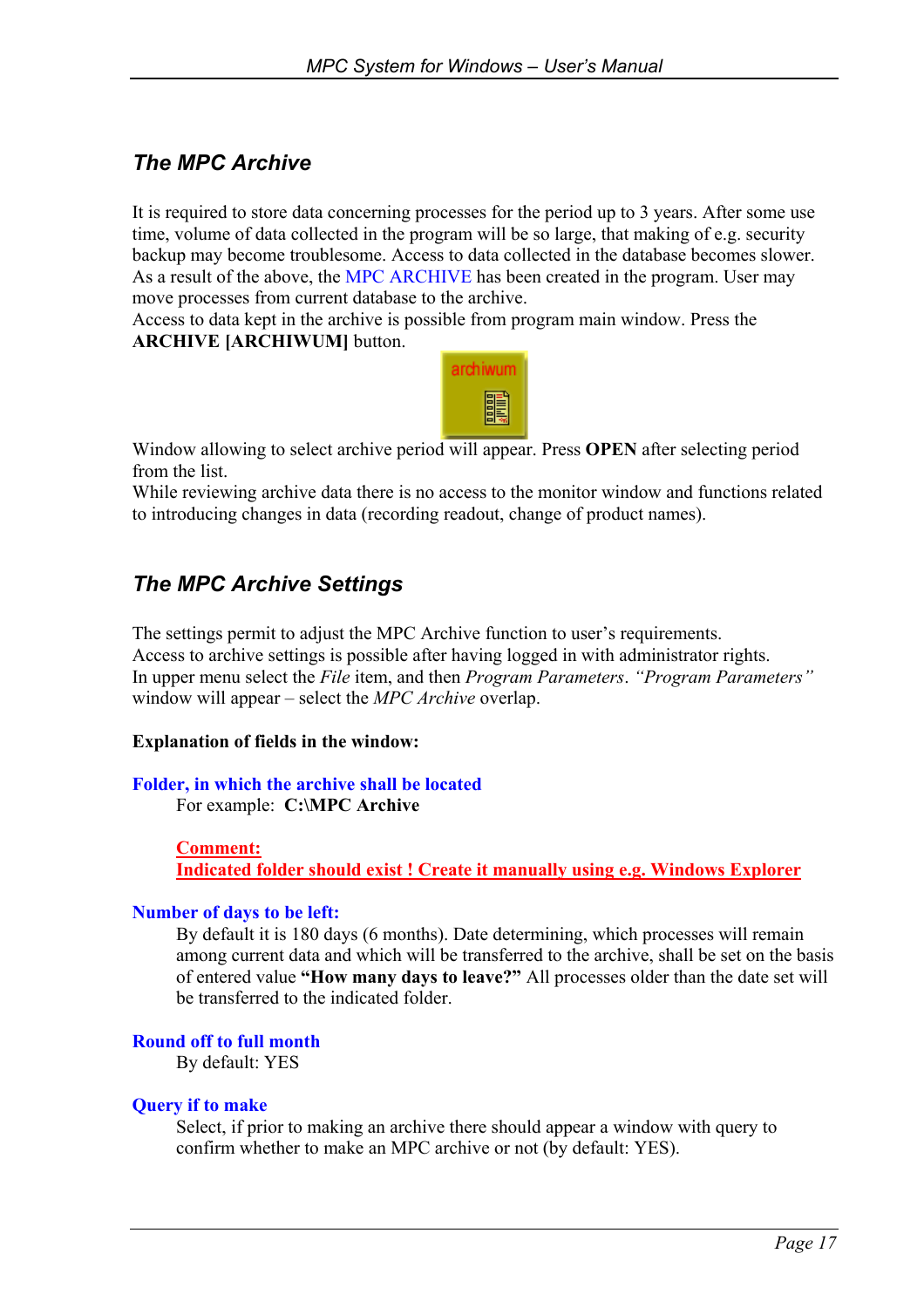# *Program Feature Settings – Configuration*

Access to archive settings is possible after having logged in with administrator rights. In upper menu select the *File* item, and then *Program Parameters*. *"Program Parameters"* window will appear – select the *Configuration* overlap.

### **Explanation of fields:**

#### **Database rebuilding after incorrect termination of program operation**

In case if the program operation is incorrectly terminated (current decay, system hang-up), and this option has been previously selected, the program shall propose database rebuilding.

#### **Visible button "Diagram Settings" for operator**

If this option is selected, user with lower extent of rights will have access to settings related to diagram and printout appearance.

#### **Put shortcut in the "Autostart" group and start Monitor after having started Windows**

As a result of selecting this option, after Windows is started, the program will activate and switch without logging in to monitoring of controller work.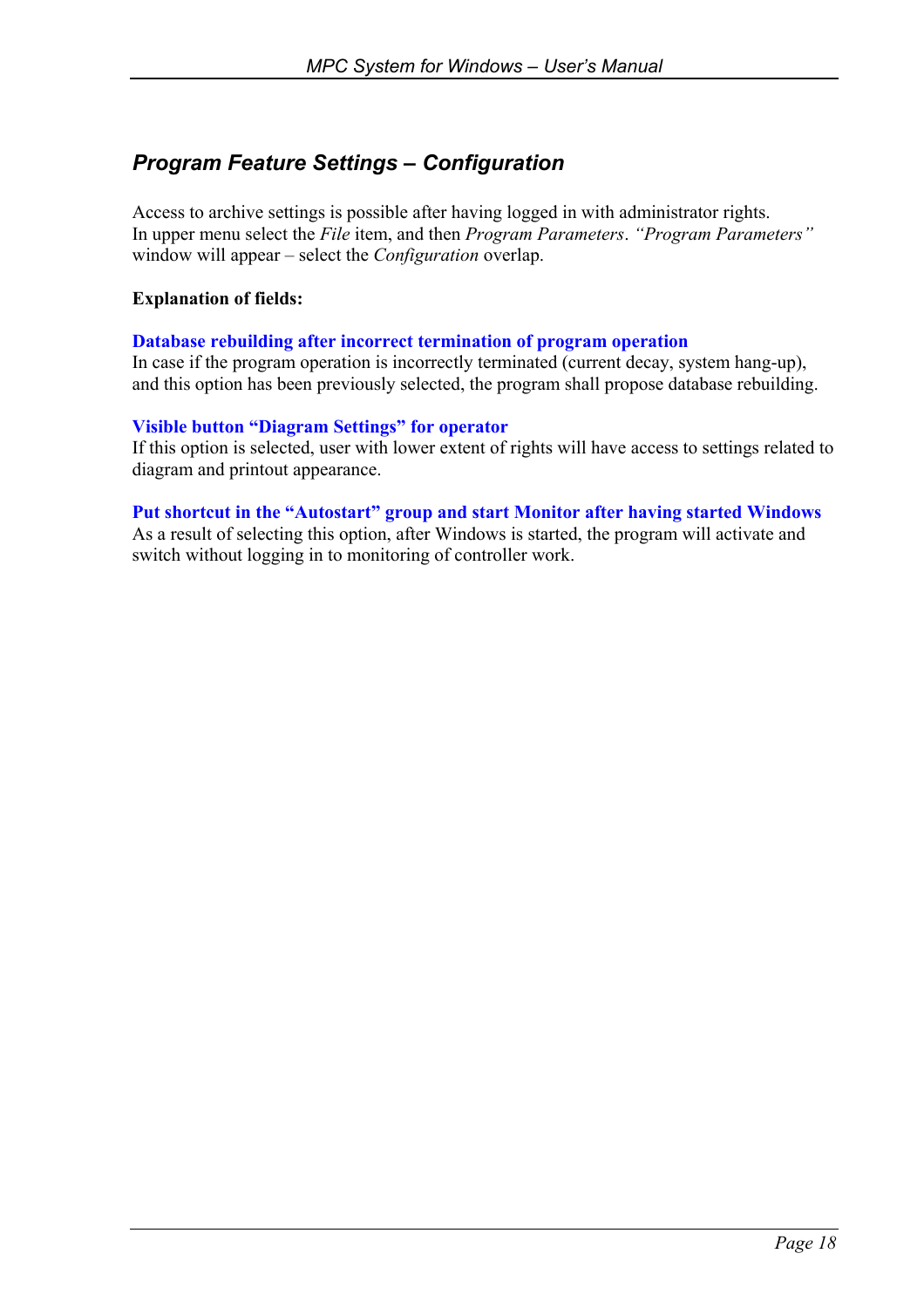# *Controller Setup*

For each controller registered in the MPC system it is possible to prepare SETUP on a computer, and then send it to the controller.

SETUP sending and receiving is carried out separately for each controller.

It is possible to receive current SETUP from a controller, correct it and then send it back to the controller.

### **How to enter SETUP values in the program?**

1. Enter the program with administrator access rights

2. In upper menu select "Controller Settings -> Controller SETUP"

3. Window "Select Device" will appear – select in it the controller, for which you intend to modify SETUP, and then press the "Next" button

4. Window "Controller SETUP Settings" will appear

5. In the function list select the function, which value is to be modified, and press the CORRECT button

6. There should appear a window "Function Value Editing" containing information on name of the function being modified and allowable range. Enter correct value and press the SAVE button

#### **Comment:**

In case of some functions the " Function Value Editing" window appears along with a line, in which we have to select allowable values in form of text.

7. Enter correct values in the SETUP, repeating steps no. 5 and 6

#### **How to receive SETUP from controller?**

1. Enter the program with administrator access rights

2. In upper menu select "Controller Settings -> Controller SETUP"

3. Window "Select Device" will appear – select in it the controller, for which you intend to modify SETUP, and then press the "Next" button

4. Window "Controller SETUP Settings" will appear

5. In order to receive current SETUP of a controller press the "Read" button, as a result the computer will try to communicate with the controller. If the try is successful, there will appear window containing an information that SETUP has been read, then function list will be updated – current values will appear

#### **How to send SETUP to controller?**

1. Enter the program with administrator access rights

2. In upper menu select "Controller Settings -> Controller SETUP"

3. Window "Select Device" will appear – select in it the controller, for which you intend to modify SETUP, and then press the "Next" button

4. Window "Controller SETUP Settings" will appear

5. In order to send current SETUP of a controller press the "Send" button". There should appear a window demanding confirmation and if we respond YES, the computer will try to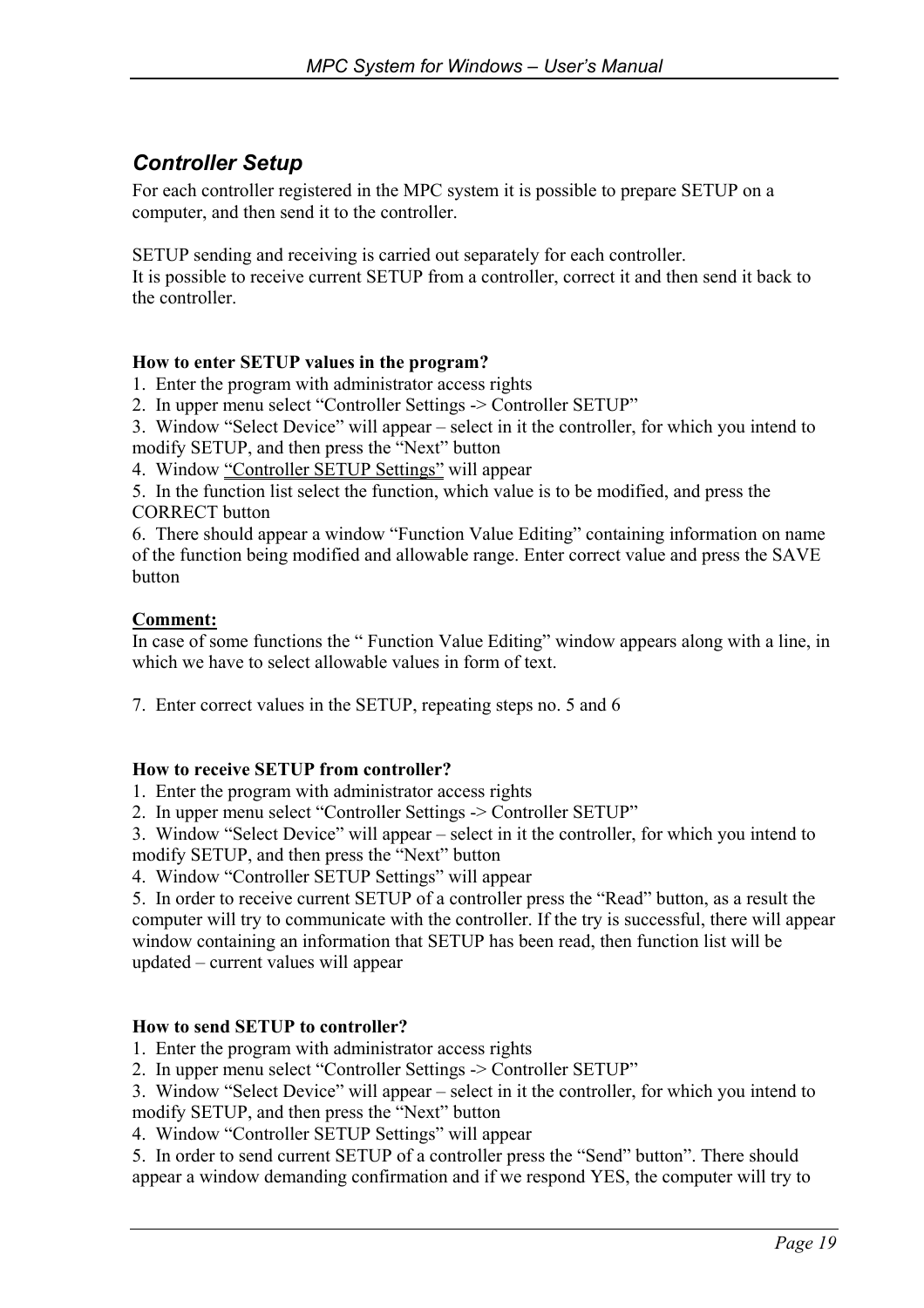communicate with the controller. If the try is successful, there will appear window containing an information that SETUP has been correctly sent to the controller.

#### **Window "Controller SETUP Settings"**

This window contains the following elements:

- a line with selected controller, for which SETUP is to be modified, sent or received
- below: a line with information concerning controller type (e.g. MCC-2100)
- then SETUP modification date and date of sending SETUP to the controller
- then list of setup functions, consisting of the following columns:
- function number,
- function name,
- function value

Number of items depends on controller type!

• buttons are located on window right side in the following order:

CLOSE – closes the setup window

CORRECT – corrects selected SETUP item

READ – reads SETUP of selected controller

SEND – sends SETUP to selected controller

COMPARE – compares selected SETUP with that stored in the controller memory

### **Example operation of controller setup using the MPC program**

If we intend to introduce minor modification in a controller setup, it is not recommended to enter all values "manually", it is best to use current setup stored in the controller memory, modify it and then send to the controller.

Order of operations:

- 1). **Receiving SETUP from the controller**
- 2). **Modifying SETUP value in the program**
- 3). **Sending SETUP to the controller**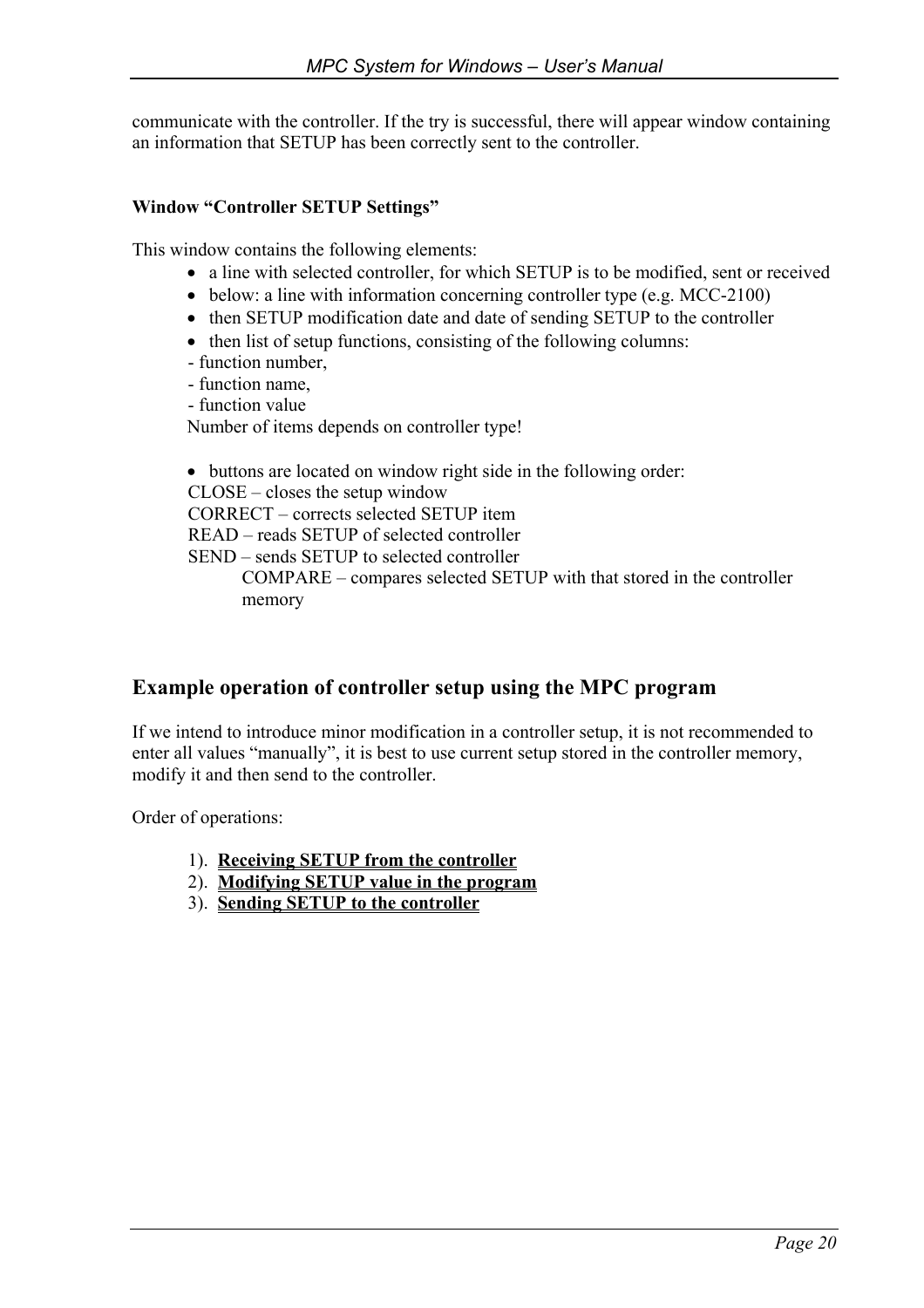# *Recording Verification*

Recordings are downloaded from controllers through temporary files (LOG type).

On the basis of these files it is possible to restore processes in the program. I order to do that we must use the "Recording Verification" function, which is available for program administrator.

In upper menu select the *File* item, and then *Recording Verification*. Window *"MPC Recording Verification"* will appear.

After filling in time range field and selecting controller press the *Execute* button – the program will ask for confirmation. As soon as button *YES* is selected, recording verification will begin.

### **Comments**

If entire process is missing in the program, it will be added. If process end is missing, it will be found and completed. Missing samples shall not be added to processes in case if they are newer than those already entered, that is if there exists a process with missing initial measurements, it is necessary to remove the entire process, and then use the recording verification.

# *Process Deletion from the Program*

Administrator is able to delete process from the program.

First open the *"Process list"* window and then press the key board function key "F10" – as a result the *"Delete Process"* button will appear. As soon as it is pressed, the program will ask to confirm selected process deletion. After confirmation the process will be deleted. Press the F10 key to hide the *"Delete Process"* button.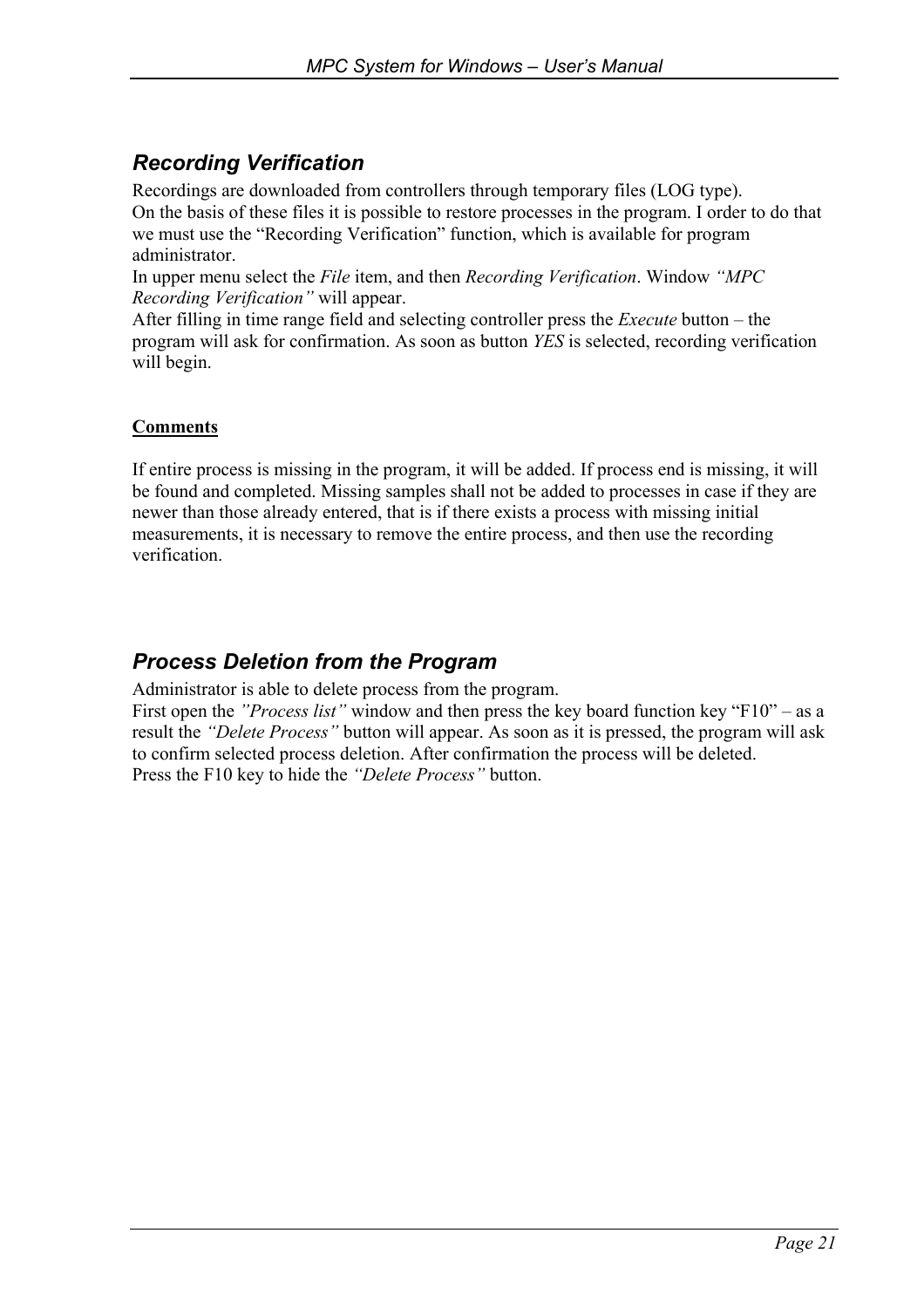# **OPERATOR'S WORK IN THE MPC PROGRAM**

## *Program Activation*

In order to activate the program on a taskbar press the "Start" button, and then: "Programs" – "Mikster" group – "wmpc" shortcut. Window "User log in" will appear – enter your own user code and password and press the OK button.

**Comment:** in case if administrator has introduced no modifications, default operator code is **mpc** (in previous program versions - **Oper)**, do not fill in the password field.

The main program window will appear. It contains the following buttons:



- **PROCESSES (PROCESY)** Opens the list of processes read out from controllers
- **READOUT (ODCZYT)** Permits "manual" readout of recordings from selected controllers
- **MONITOR** Opens preview with information on current state of controllers
- **NAMES (NAZWY)** Opens window containing IDs of products and process names or window with numbers of programs and process names
- **ARCHIVES (ARCHIWUM)** Permits to browse through successive periods of archival data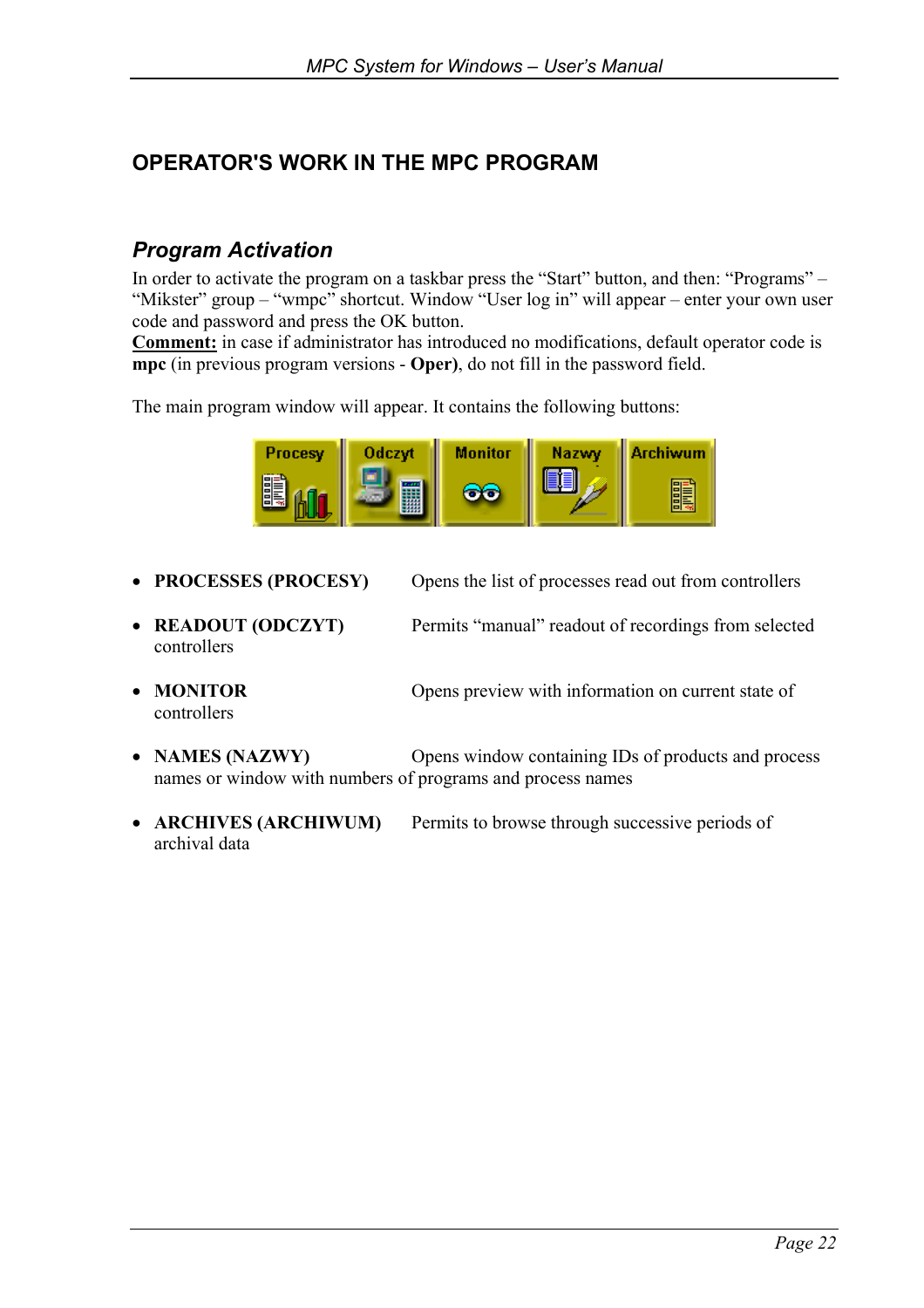## *Monitoring of Equipment (Chamber) Operation*

Press the **MONITOR** button in program main menu – window "Equipment State Monitor" will appear. The window contains preview of first 16 units (controllers). Basic information will be displayed:

- Unit name,
- Running program (or STOP information)
- Cycle number
- Information concerning current product

| Monitor stanu urządzeń |                      |           |           |         |
|------------------------|----------------------|-----------|-----------|---------|
| KOMORA 01              | KOMORA 02            | KOMORA 03 | KOMORA 04 | Zamknij |
| KOMORA 05 - 1000       | KOMORA 06            | KOMORA 08 | KOMORA 09 |         |
| KOMORA12               | KOMORA <sub>16</sub> |           |           |         |
|                        |                      |           |           |         |

If the program operates more than 16 controllers, it is possible to switch from one controller to another controllers, using the following buttons:



Arrow up and arrow down, Number of currently displayed page is shown between arrows. At this moment it is possible to display up to 8 pages, 16 controllers on each.

In order to obtain detailed information on current state of a unit, use mouse to select a controller and click on it with left mouse button.

As a result window containing current information will appear. Available information depends on controller type. Window for MCC-1000-type controllers will look different than e.g. window for MCC 3021 type.

Displayed information:

• Unit name,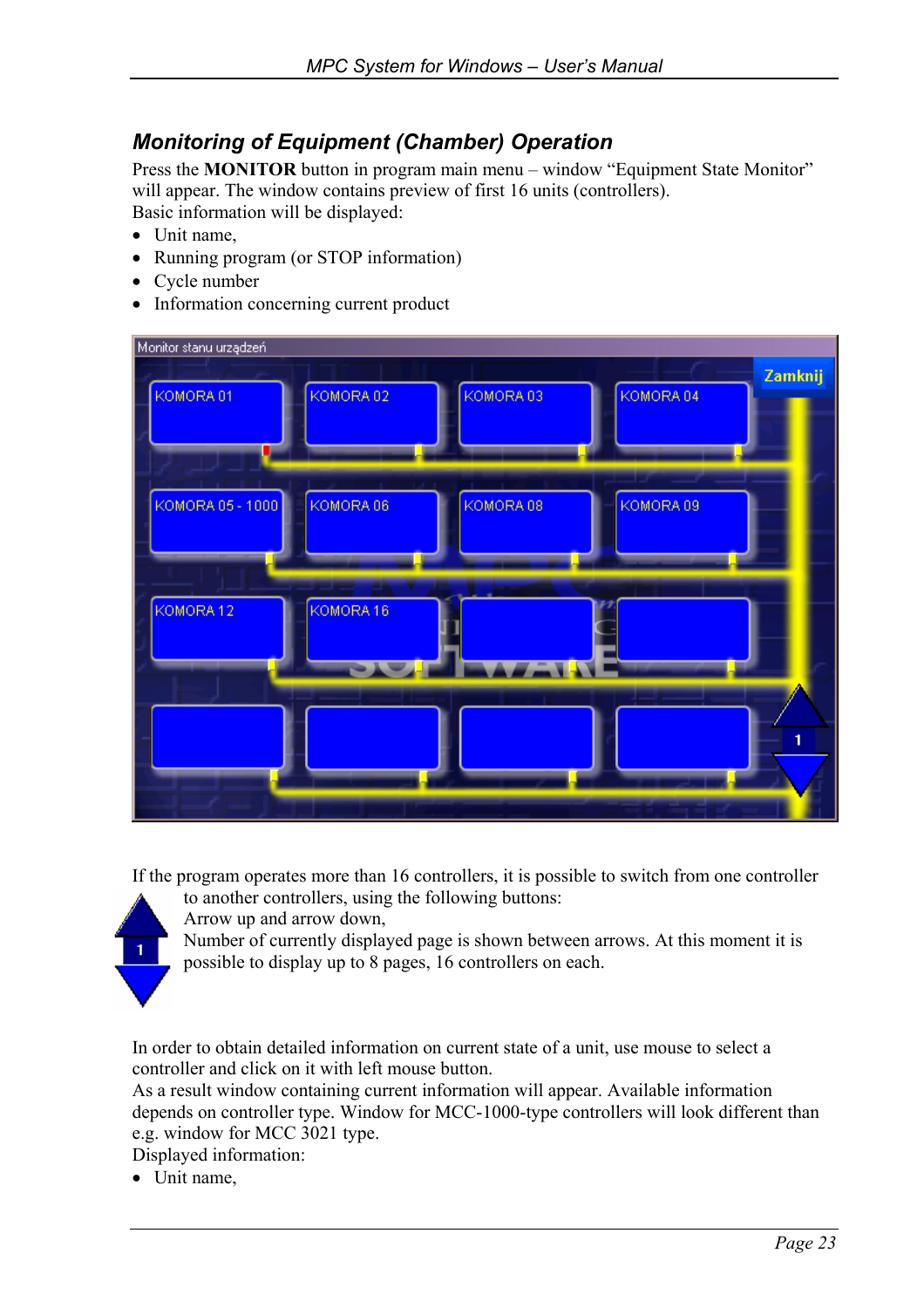- Date and clock time in the controller,
- Controller program version,
- Running program (or STOP information)
- Cycle number (Cycle name)
- Information concerning current product
- Preset process parameters
- Currently measured parameters
- State of equipment switching on / off executed by the controller

|                | Bieżące odczyty sterownika                                |         |  |
|----------------|-----------------------------------------------------------|---------|--|
|                |                                                           | Zamknij |  |
|                | 2002-09-25 15:18:12<br>KOMORA 01<br>Wersia: 3.12 -> 24576 |         |  |
|                | nazwa wyrobu: swojska<br>IA.                              |         |  |
|                | cykl 1 SUSZENIE 1<br>Program 0                            |         |  |
|                | <b>PARAMETRY ZADANE</b><br><b>PARAMETRY ODCZYTANE</b>     |         |  |
|                | 82°C<br>۰c<br>Temp. Komory                                |         |  |
|                | 80 °C<br>۰c<br>T.Batonu                                   |         |  |
|                | 95 <sup>2</sup><br>0 <sup>x</sup><br>Wilgotność           |         |  |
|                | 01:00<br>00:00<br>czas cyklu.                             |         |  |
|                |                                                           |         |  |
|                |                                                           |         |  |
|                | A K K 1 3 3 3 3 3 4 3 3 3 3 4 3 4 4 5 4 4                 |         |  |
|                | <b>EN EN GO KA' RA' R2' R3' R4' R5' R6' R7' R3'</b>       |         |  |
|                |                                                           |         |  |
| 0 <sup>2</sup> |                                                           |         |  |
|                |                                                           |         |  |

*The illustration above applies to the MCC-3021 controller*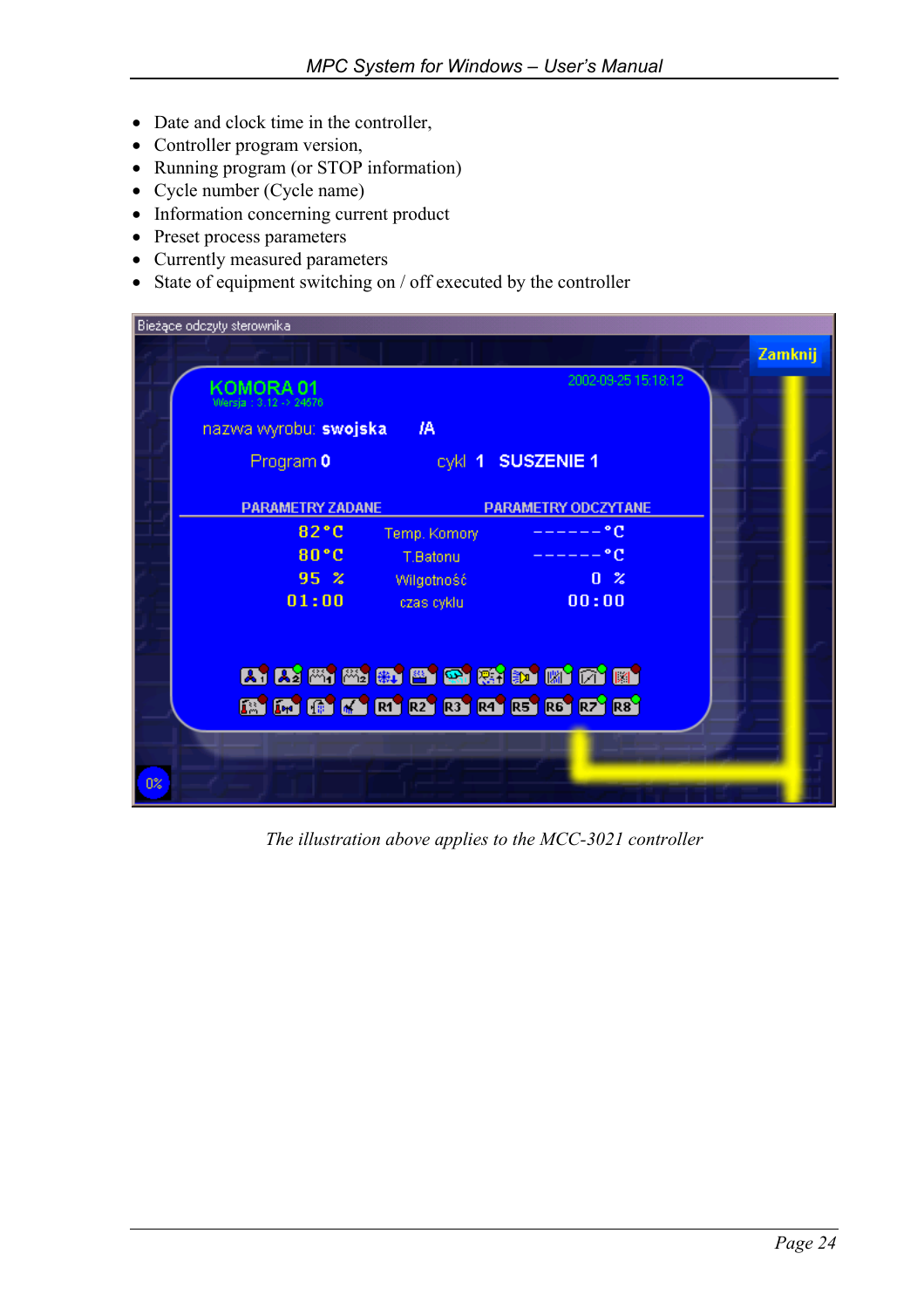# *Recording Reception from Controllers*

There are two options to receive recordings from controllers.

#### **First option**

In case of all controllers, it is always possible to receive any recording by pressing the **READOUT** button in program main window. The *"Recording Readout"* window will appear.



Select one controller (or all), from which recordings are to be received and press the **START** button.

Received recordings are saved in database. As soon as the operation is complete, the "Recording Readout*"* window will be closed, active.

#### **Second option**

In case of controllers using the *MODBUS* protocol recordings are received automatically in the *"Equipment State Monitor"* window*.* Recording is received with some delay, while the controller is in operation. If current controller state is STOP, all previously not received recordings will be downloaded.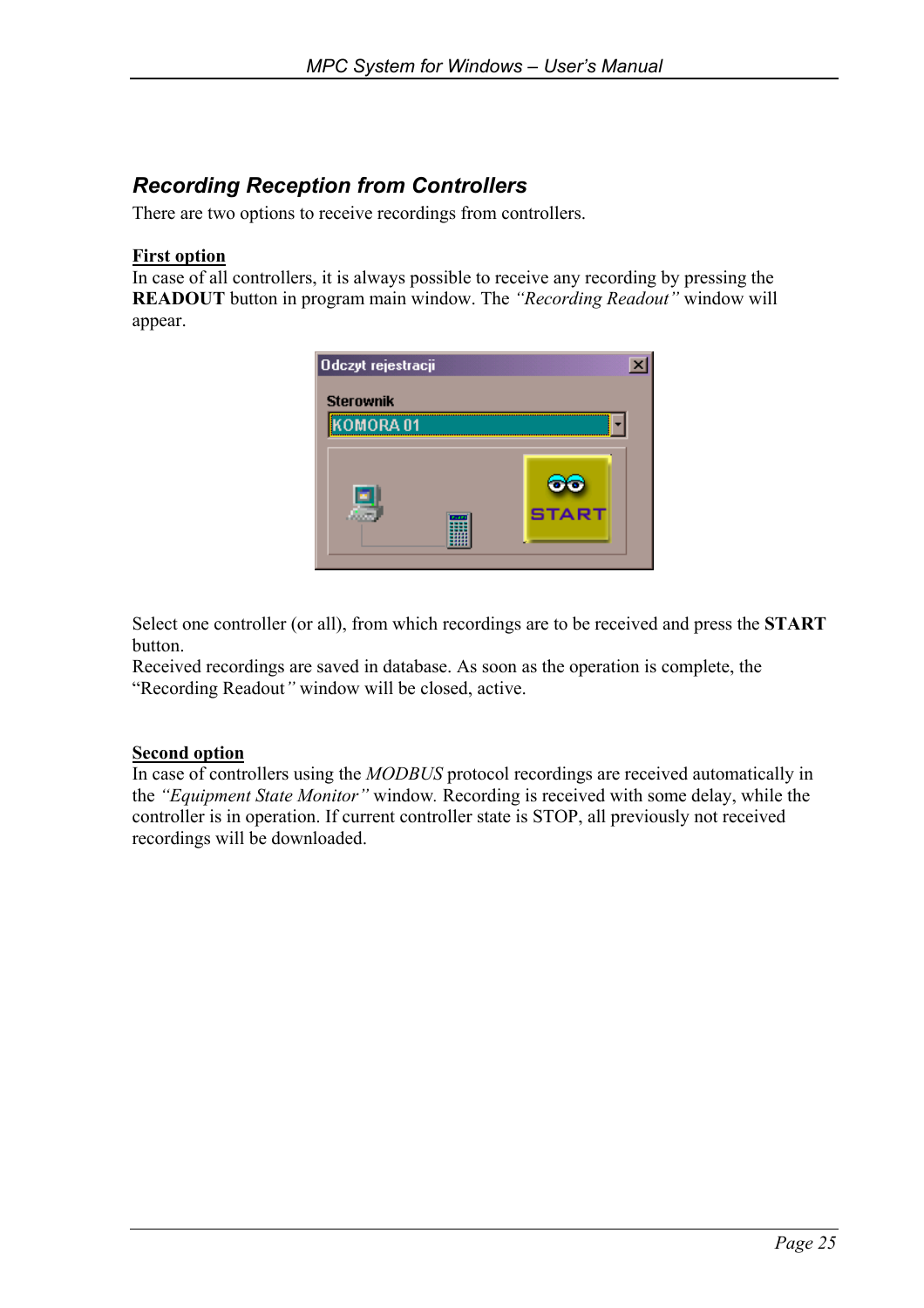## *Review of Manufacturing Processes*

It is possible to activate process review from program main window by pressing the **PROCESSES** button. As a result there will appear the *"Process List"* window containing the list of processes, which were registered in the program.

|                         | $\Box$ o $\boxtimes$<br>Lista procesów |  |                       |         |               |               |               |              |            |                  |                  |                                       |                  |                  |                |
|-------------------------|----------------------------------------|--|-----------------------|---------|---------------|---------------|---------------|--------------|------------|------------------|------------------|---------------------------------------|------------------|------------------|----------------|
| Sterownik < Wszystkie > |                                        |  |                       |         |               | <b>Wykres</b> |               |              | Filtr      |                  | Ustaw            |                                       | П                | Zamknij          |                |
| C<br>н<br>ы             |                                        |  | Uwaga                 |         | Drukuj        |               | Domyślny      |              | Recorded   |                  |                  |                                       |                  |                  |                |
|                         | <b>Lp</b>                              |  | Data, godzina         |         | ID wyrobu     |               | Nazwa procesu |              |            | Program          |                  | Sterownik                             | processes        |                  |                |
|                         | 2152                                   |  | 2002-08-23 18:47      |         | 00000000      |               | swojska       | IA.          |            |                  |                  | 25 KOMORA 01                          | ZUUZ-U6-Z3 Z3.T6 |                  |                |
|                         | 2153 2002-08-23 23:35                  |  | 00000000              |         | swojska       | JA.           |               | 25 KOMORA 01 |            |                  | 2002-08-24 02:54 |                                       |                  |                  |                |
|                         | 2002-08-24 04:09<br>00000000<br>2154   |  |                       | swojska | 7A            |               | 29 KOMORA 01  |              |            | 2002-08-24 05:28 |                  |                                       |                  |                  |                |
|                         |                                        |  | 2155 2002-08-24 06:31 |         | 00000000      |               | swojska       | 7A           |            |                  |                  | 0 KOMORA 01                           |                  |                  |                |
|                         | 2002-09-25 15:39<br>2156               |  | 00000000              |         | swojska<br>7A |               |               |              | 0 KOMORA-  |                  |                  | Preset and recorded<br>parameters for |                  |                  |                |
|                         |                                        |  |                       |         |               |               |               |              |            |                  |                  |                                       |                  | process selected |                |
|                         | Faza<br>Data, godzina                  |  | Cykl                  | Czas C. |               | T.Batonu      | T.Komory      |              | willigotn. |                  | Zad.czas.C       | above                                 |                  | Ð                |                |
| 2002-08-24 06:31        |                                        |  | 9                     |         | 1 00:00       |               | 24,0          |              | 27,0       |                  | 99               | 03:00                                 |                  |                  |                |
|                         | 2002-08-24 06:32                       |  | 9                     |         | 1 00:01       |               | 39,0          |              | 38,0       |                  | 99               | 03:00                                 |                  | 66               | 60             |
|                         | 2002-08-24 06:33<br>9<br>1 00:02       |  |                       | 51,0    | 50,0          |               | 99<br>03:00   |              |            | 66               | 60               |                                       |                  |                  |                |
|                         | $\blacksquare$                         |  |                       |         |               |               |               |              |            |                  |                  |                                       |                  |                  | $\blacksquare$ |
|                         |                                        |  |                       |         |               |               |               |              |            |                  |                  |                                       |                  |                  |                |

The **Controller** field contains the list of controllers to select from. Preset default value *"All"* results in showing processes from all controllers. In case of selecting e.g. "CHAMBER 01" only processes from "CHAMBER 01" will be displayed.

#### **Explanation of buttons:**

#### **DIAGRAM**

Opens the *"Process Diagram"* window, in which a diagram of selected process will be drawn. User may alter the diagram appearance.

### **FILTER**

Using the filter it is possible to restrain the list of displayed processes. Press the **FILTER**  button in order to do this. As a result, there will appear the *"Filter the Process List"*, in which we may define time range, program and product ID. Processes meeting entered criteria will be displayed after pressing the *"Filter"* button. When the filter is activated, displayed process list will have yellow background. In order to switch the filter off, press the *"Filter"* button again and press *"Switch off Filter"* in the *"Filter the Process List"* window.

#### **SETTINGS**

Opens the *"Diagram Settings"* window. By default only administrator has right to modify diagram settings after installation.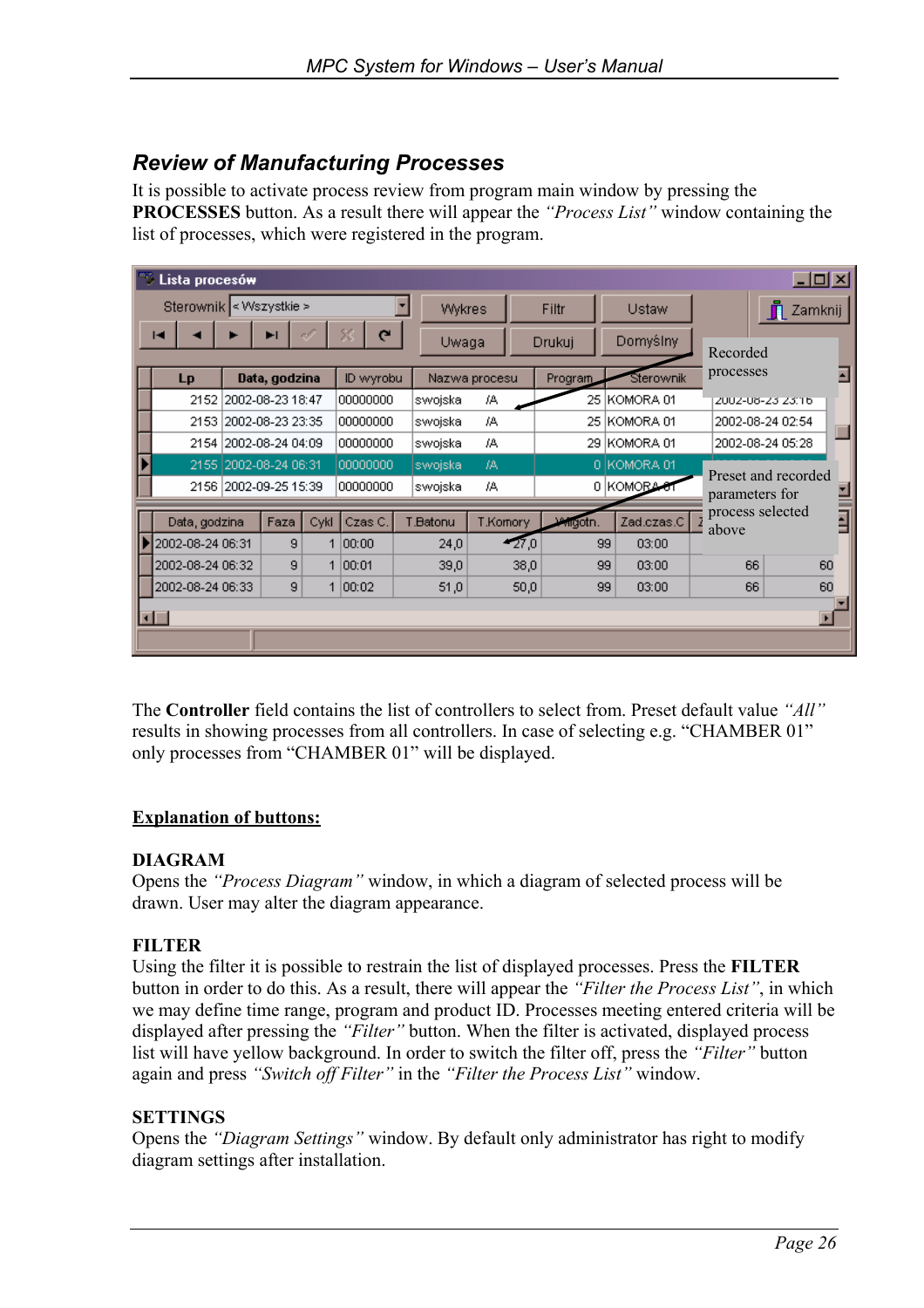#### **COMMENTS**

When this button is pressed, a window will open, in which it is possible to enter comments regarding the process.

### **PRINT**

Permits to print selected fragment or entire process in tabular form.

### **DEFAULT**

Returns the default appearance of the process list window.